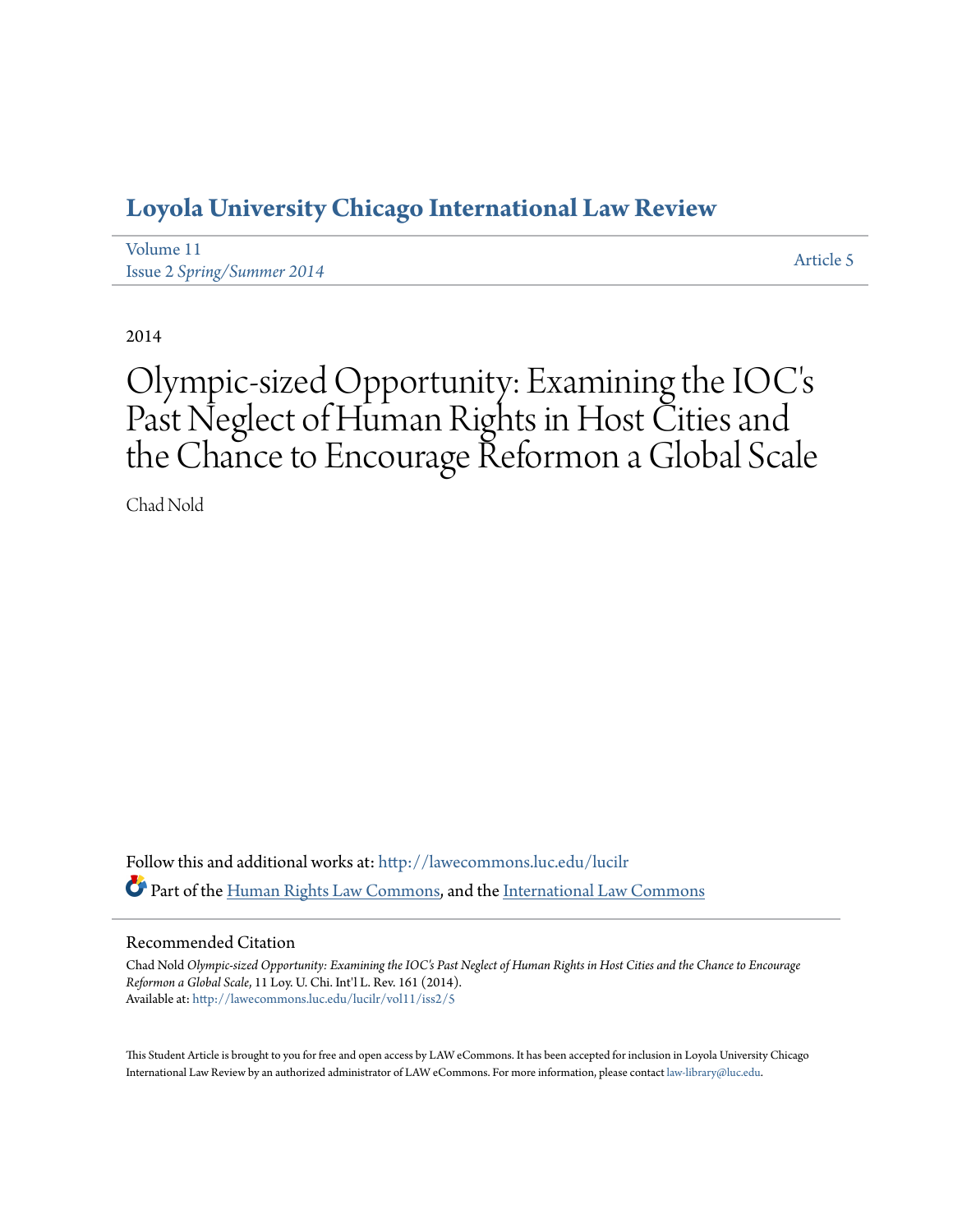### OLYMPIC-SIZED OPPORTUNITY: EXAMINING THE IOC'S PAST NEGLECT OF HUMAN RIGHTS IN HOST CITIES AND THE CHANCE TO ENCOURAGE REFORM ON A GLOBAL SCALE

#### Chad Nold\*

#### **I. Introduction**

The XXII Winter Olympiad officially began with the opening ceremony on February 7, 2014, in Sochi, Russia.<sup>1</sup> The International Olympic Committee ("IOC")2 awarded Sochi the Games over PyeongChang, South Korea, and Salzburg, Austria, at the 119th IOC Session on July 4, 2007.3 The Sochi Olympics, which cost an estimated \$50 billion to prepare for, featured 2,850 athletes from 89 different countries.4 1,300 medals were manufactured for the Games, to be awarded across 98 different events.<sup>5</sup> However, these numbers pale in comparison to the 2,000 families that were evicted from their homes in order to stage the Games.<sup>6</sup> In Beijing in 2008, there were reports of Beijing cracking down on political dissidents leading up to the Games – including several people who were jailed for their dissent.7

1 SOCHI 2014 OLYMPICS GAMES, OLYMPIC MOVEMENT, http://www.olympic.org/sochi-2014-winterolympics (last visited Jan. 13, 2014) [hereinafter OLYMPIC MOVEMENT] . However, the first event, ladies' moguls qualifying, actually started on February 6, 2014, but the opening ceremonies are generally recognized as the start of the Games.

2 The IOC is in charge of overseeing the Olympic Movement pursuant to the Olympic Charter. *See generally, Olympic Charter*, INT'L OLYMPIC COMM. (Feb. 11, 2010), http://www.olympic.org/Assets/ Sport\_for\_all/olympic\_charter.pdf; *see infra* Part II.B [hereinafter INT'L OLYMPIC COMM.] .

3 OLYMPIC MOVEMENT, *supra* note 1. PyeongChang was eventually awarded the honor to host the 2018 Winter Olympics. *See generally 2018 Host City Election*, OLYMPIC MOVEMENT, http://www. olympic.org/content/the-ioc/bidding-for-the-games/past-bid-processes/election-of-the-2018-host-city/ (last visited Jan. 13, 2014).

4 Richard Allen Greene, *Sochi 2014: Winter Olympics by the numbers*, CNN (Jan. 10, 2014, 11:30 AM), http://edition.cnn.com/2014/01/08/world/europe/russia-sochi-numbers/?hpt=isp\_t2.

5 *Id.*; *Sochi 2014 Unveils Olympic Medals*, OLYMPIC MOVEMENT (May 30, 2013), http://www. olympic.org/news/sochi-2014-unveils-olympic-medals/199839.

6 *Russia's Olympian Abuses*, HUMAN RIGHTS WATCH, http://www.hrw.org/russias-olympian-abuses (last visited Jan. 13, 2014) [hereinafter HUMAN RIGHTS WATCH] ; *see generally* Jessica Blumert, Note, *Home Games: Legal Issues Concerning the Displacement of Property Owners at the Site of Olympic Venues*, 21 CARDOZO J. INT'L & COMP. L. 153 (2012).

7 Leading up to the Games, it was reported that China's government stepped up efforts to silence those who spoke out against unreported human rights abuses in the country. Jim Yardley, *Dissident's Arrest Hints at Olympic Crackdown*, N.Y. TIMES (Jan. 30, 2008), http://www.nytimes.com/2008/01/30/ world/asia/30dissident.html?pagewanted=all&\_r=0.

*Volume 11, Issue 2* Loyola University Chicago International Law Review 161

C M Y | K

Chad Nold received his Juris Doctor from Loyola University Chicago School of Law in May 2014. Mr. Nold participated in the 2014 Tulane National Baseball Arbitration Competition. He graduated from the University of Wisconsin-Madison in 2011 with degrees in Journalism and Political Science.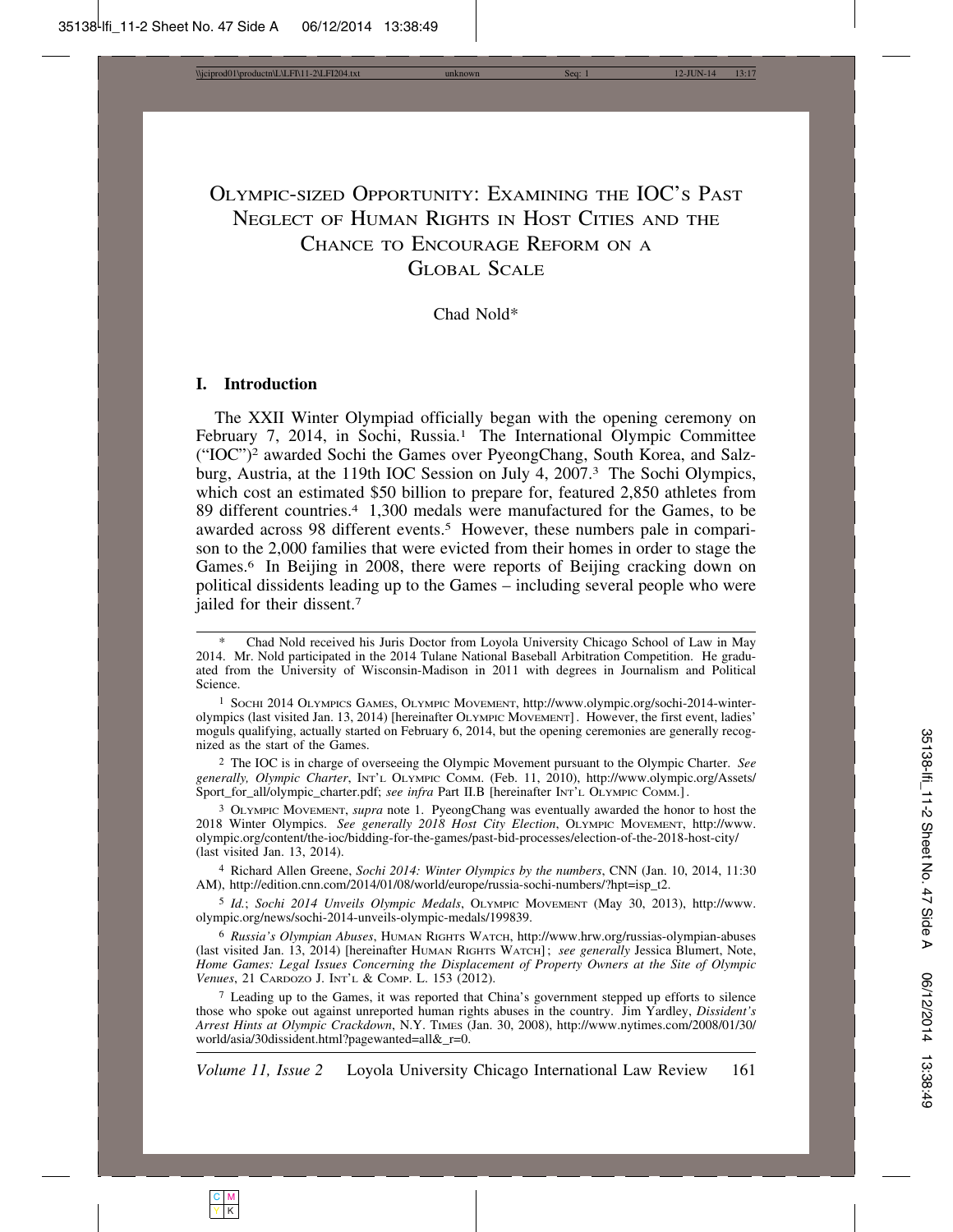\\jciprod01\productn\L\LFI\11-2\LFI204.txt unknown Seq: 2 12-JUN-14 13:17

#### IOC's Past Neglect of Human Rights in Host Cities

Human rights abuses are not new to the Olympic landscape, and at the center of these controversies is the IOC, which is in charge of every aspect of the Olympic Games, including choosing the host cities.8 Although the IOC historically tries to avoid political controversies,<sup>9</sup> it has been at the center of reform and improvement in the past. Most notably, the IOC played a role in helping end apartheid in South Africa.10 In 1994, the IOC officially recognized the importance of two more political issues – sustainable development and the environment.<sup>11</sup> Furthermore, the IOC is in a unique position to be at the center of furthering respect and compliance with another political issue in the future: human rights laws.

This Comment proposes that the IOC should use its power to amend the Olympic Charter and require that a nation's human rights record play a role in the Olympic host city selection. The IOC should require that all countries seeking to host the Olympic Games submit a report to the IOC Working Group during the first phase of the host city selection process. The report should detail each country's human rights legislation and initiatives that show support for international human rights laws.

Part II of this Comment will address the idea of human rights from a broad scope. It will examine the Olympic movement and the purpose, structure, and goals of the IOC. Finally, the history of human rights abuses for Olympic host cities will be discussed in detail. Part III of this Comment will discuss the IOC's position on human rights and the historical use of the Olympics as a means to combat human rights abuses. In addition, Part III will also examine the Olympic site selection process. Part IV of this Comment will highlight competing arguments on what the IOC's role should be with regard to Olympic host cities and the selection process in general, and will analyze the problems associated with the current site selection process. Part V of this Comment suggests that the IOC should utilize its influence in selecting the host city for each Olympics to require bidding cities to discuss its stance and practices regarding the protection of basic human rights. Further, the feasibility of this proposal will be examined, and the benefits of the proposal on a global scale to demonstrate why the IOC should consider human rights.

<sup>8</sup> INT'L OLYMPIC COMM., *supra* note 2, at 68.

<sup>9</sup> *See infra* Part III.

<sup>10</sup> *See infra* Part III.B.

<sup>&</sup>lt;sup>11</sup> *Factsheet: The Environment and Sustainable Development*, INT'L OLYMPIC COMM. (Jan. 2014), http://www.olympic.org/documents/reference\_documents\_factsheets/environment\_and\_substainable\_ developement.pdf. The IOC's commitment to a sustainable future was officially included in the Olympic Charter in 1996, requiring that the IOC "encourage and support a responsible concern for environmental issues, to promote sustainable development in sport and to require that the Olympic Games are held accordingly." *See also* INT'L OLYMPIC COMM., *supra* note 2, at 15.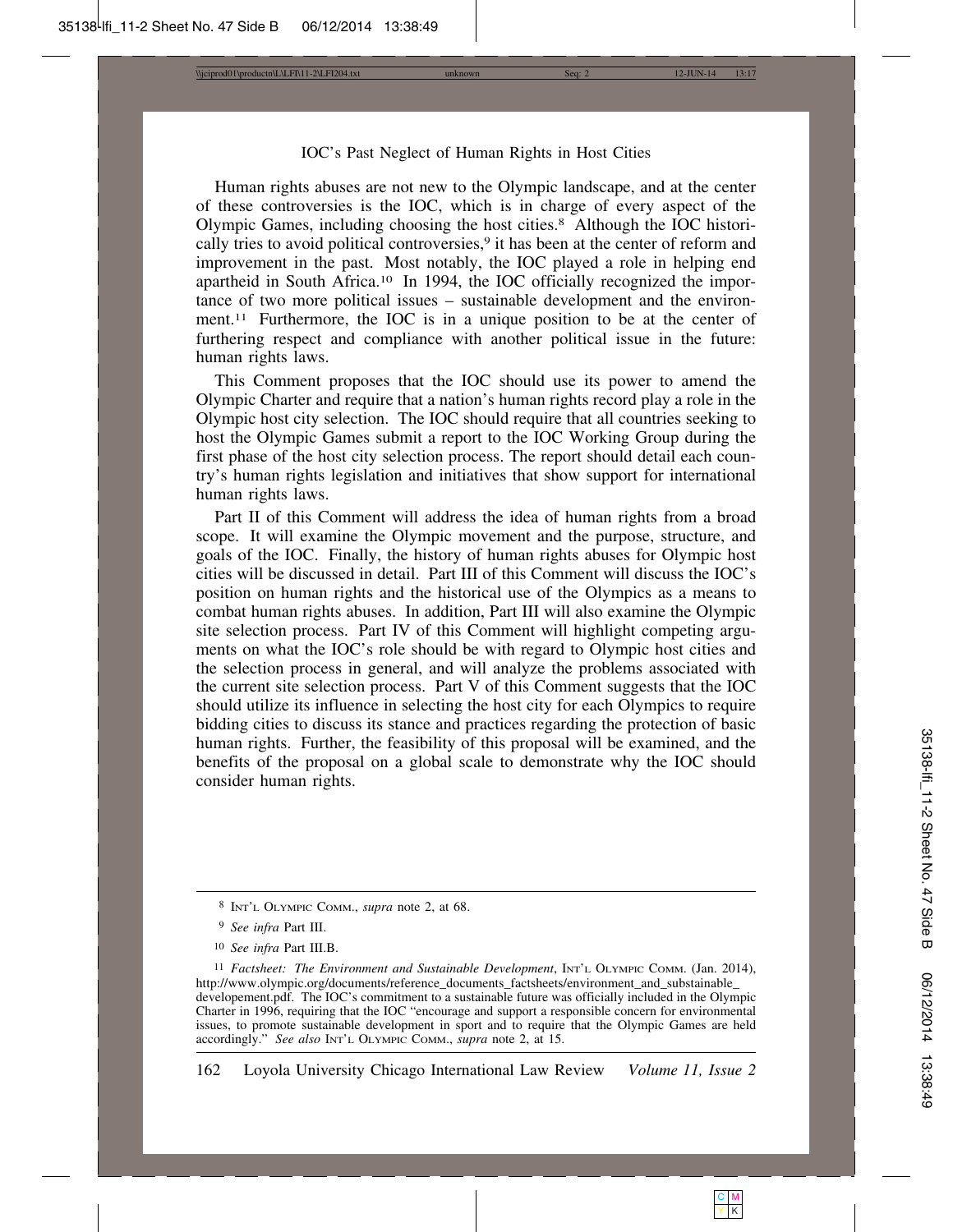\\jciprod01\productn\L\LFI\11-2\LFI204.txt unknown Seq: 3 12-JUN-14 13:17

IOC's Past Neglect of Human Rights in Host Cities

#### **II. Human Rights and the Olymic Structure**

#### A. International Human Rights in General

The United Nations Universal Declaration of Human Rights ("UDHR"), which recognizes "the inherent dignity and . . . the equal and inalienable rights of all members of the human family,"12 is generally considered the foundation of international human rights law.13 The UDHR serves as a baseline to measure a state's respect for and compliance with international human rights standards.<sup>14</sup> The IOC, which the United Nations recognizes as an international organization having legal status within the United Nations framework,<sup>15</sup> could also utilize the UDHR as its own standard in evaluating the human rights situation of member states.

#### B. Overview of the Olympic Structure

The dominant institutional framework within the process of international sports law is the Olympic movement.<sup>16</sup> "The Olympic Movement is the concerted, organised, universal and permanent action, carried out under the supreme authority of the IOC, of all individuals and entities who are inspired by the values of Olympism."17 The goal of Olympism18 is to "place sport at the service of the harmonious development of humankind"<sup>19</sup> and to promote a peaceful society focused on preserving human dignity.20

14 While by no means an exhaustive list, other sources for international human rights in addition to the Universal Declaration of Human Rights that make up the "International Bill of Human Rights" include: International Covenant on Economic, Social and Cultural Rights; International Covenant on Civil and Political Rights and its two Optional Protocols. UNITED NATIONS, *supra* note 13.

15 Paul Mastrocola, Note, *The Lord of the Rings: The Role of Olympic Site Selection as a Weapon Against Human Rights Abuses: China's Bid for the 2000 Olympics*, 15 B.C. THIRD WORLD L.J. 141, 147 n.48 (1995).

16 JAMES A.R. NAFZIGER, INTERNATIONAL SPORTS LAW 2 (Transnational Publishers, Inc., 2d ed. 2004).

17 INT'L OLYMPIC COMM., *supra* note 2, at 15. Further, the Olympic Movement "encompasses organisations, athletes and other persons that agree to be guided by the Olympic Charter."

18 Olympism is defined as a philosophy of life blending sport with culture and education that "seeks to create a way of life based on the joy of effort, the educational value of good example, social responsibility and respect for universal fundamental ethical principles." INT'L OLYMPIC COMM.*,* supra note 2, at 11.

19 INT'L OLYMPIC COMM., *supra* note 2, at 11.



<sup>12</sup> Universal Declaration of Human Rights, G.A. Res. 217 (III) A, U.N. Doc. A/RES/217(III), at Preamble (Dec. 10, 1948) [hereinafter G.A. Res. 217 (III) A].

<sup>13</sup> *Fact Sheet No.2 (Rev.1), The International Bill of Human Rights*, UNITED NATIONS (June 1946), http://www.ohchr.org/Documents/Publications/FactSheet2Rev.1en.pdf. The UDHR was adopted in 1948 as a common standard to teach, promote, and secure respect for the universal rights and freedoms of all people. It was the first time that the international community made a declaration of human rights and fundamental freedoms. The UDHR has been at the foundation of more than 80 international human rights treaties and declarations. *See also* The Foundation of International Human Rights Law, THE UNI-VERSAL DECLARATION OF HUMAN RIGHTS LAW, http://www.un.org/en/documents/udhr/hr\_law.shtml (last visited Jan. 13, 2014).

<sup>20</sup> *Id.*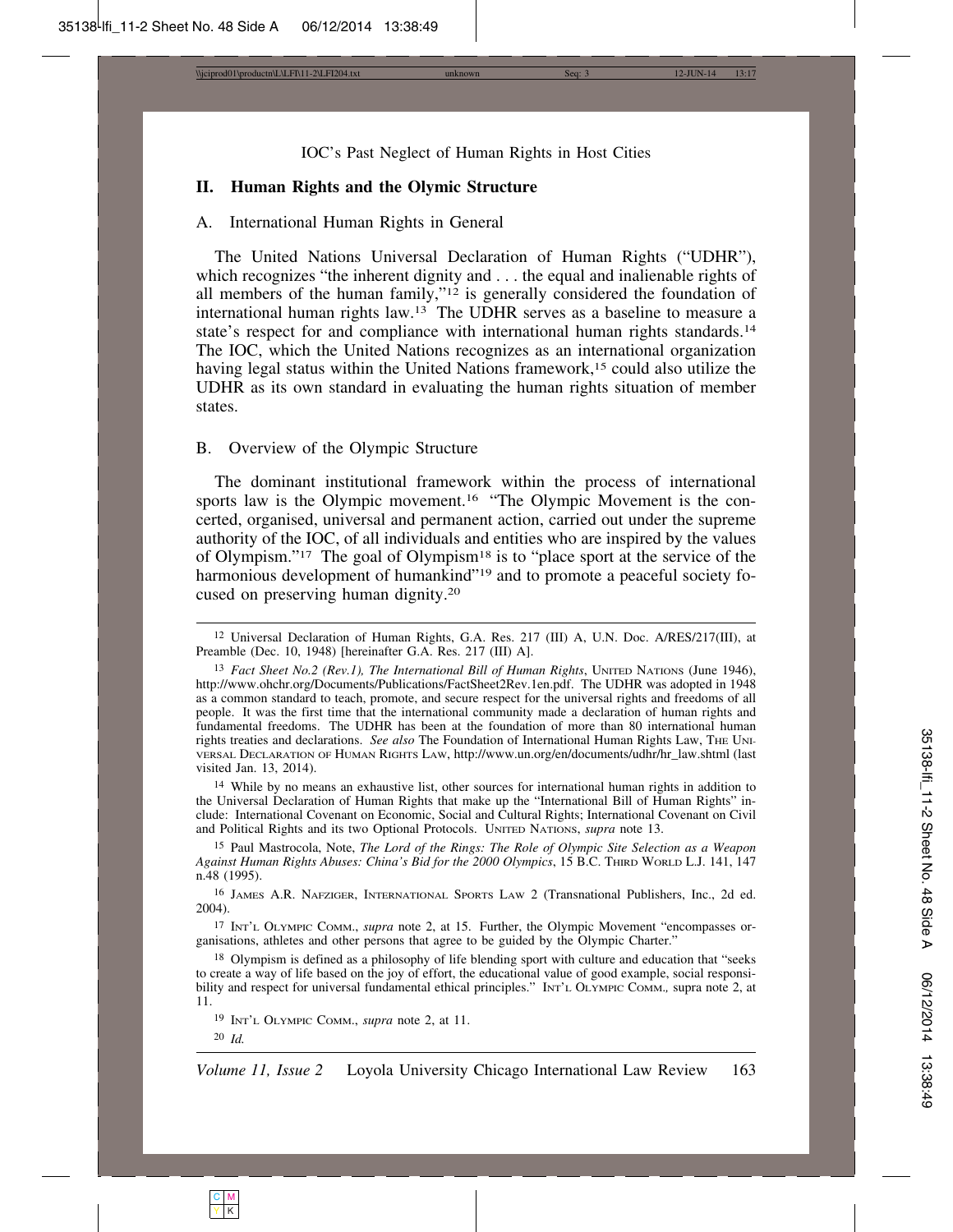\\jciprod01\productn\L\LFI\11-2\LFI204.txt unknown Seq: 4 12-JUN-14 13:17

#### IOC's Past Neglect of Human Rights in Host Cities

The Olympic Charter<sup>21</sup> sets forth objectives and governs the organization, action and operation of the Olympic Movement.22 The main goal of the Olympic Movement "is to contribute to building a peaceful and better world by educating youth through sport practised in accordance with Olympism and its values."23 The IOC is in charge of implementing the Olympic Charter, and in turn overseeing the Olympic Movement.24

The IOC is the "central organ" of the Olympic system.25 It is bound by the statutes set forth in the Olympic Charter.26 It is a non-profit, non-governmental organization ("NGO"), consisting of 110 individuals.<sup>27</sup> The IOC has sixteen functions, including coordinating, organizing, and developing sport and sporting competitions; taking measures to strengthen the Olympic Movement; and overseeing the regular celebration of the Olympic Games.<sup>28</sup> In addition, the IOC is in charge of selecting a host city for each Olympic Games.29 Further, the IOC must ensure that neither it, nor any of its member organizations, "act[s] against any form of discrimination affecting the Olympic Movement."30 Ultimately, the IOC's most fundamental role is "to ensure the respect and interpretation of the Olympic Charter."31

In addition to the IOC, there are two main constituents of the Olympic Movement: International Sports Federations ("IFs") and National Olympic Committees ("NOCs").32 Further, Organizing Committees of the Olympic Games ("OCOGs"), national associations, clubs and persons belonging to the IFs and NOCs – specifically, athletes – and judges, referees, coaches or other sports officials fall under the umbrella of the Olympic Movement.33 Belonging to the Olympic Movement requires compliance with the provisions of the Olympic Charter and acceptance and recognition of all IOC decisions.34 Therefore, every entity that falls under the Olympic Charter must follow the rules and regulations

24 *Id*.

25 Mastrocola, *supra* note 15, at 143.

26 INT'L OLYMPIC COMM.*,* supra note 2, at 9.

27 *Id.* at 29. The IOC is an international NGO based in Lausanne, Switzerland, the Olympic Capital. *Id.* There are currently 107 members, 31 honorary members and one honour member. *IOC Members*, OLYMPIC MOVEMENT, http://www.olympic.org/ioc-members-list (last visited Jan. 13, 2014). The maximum number of members may not exceed 115. *Id.* at 30. Members are elected during the IOC Session, discussed *infra* at note 84, pursuant to Rule 16 of the Olympic Charter. *Id. See also* Mastrocola, *supra* note 15, at 144.

28 INT'L OLYMPIC COMM., *supra* note 2, at 14; *see also* NAFZIGER, *supra* note 16, at 19.

- 29 INT'L OLYMPIC COMM., *supra* note 2, at 68; *see infra* Part III.C.
- 30 INT'L OLYMPIC COMM., *supra* note 2, at 16.
- 31 NAFZIGER, *supra* note 16, at 19.
- 32 INT'L OLYMPIC COMM., *supra* note 2, at 15.
- 33 *Id.*
- 34 *Id.* at 16.

<sup>&</sup>lt;sup>21</sup> The Olympic Charter is the "codification of the Fundamental Principles of Olympism, Rules and By-Laws adopted by the International Olympic Committee." INT'L OLYMPIC COMM., *supra* note 2, at 9. 22 *Id.*

<sup>23</sup> *Id.* at 15.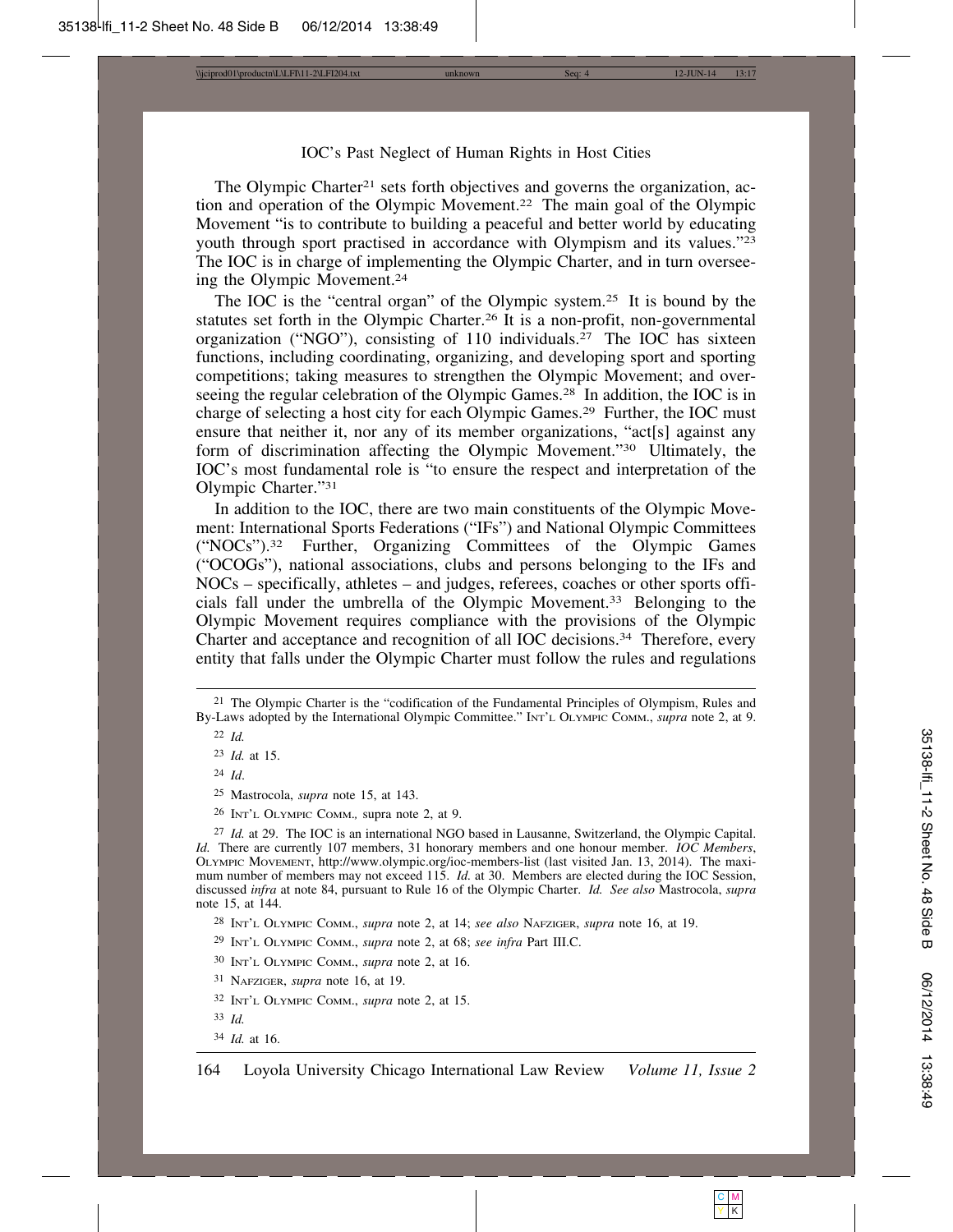\\jciprod01\productn\L\LFI\11-2\LFI204.txt unknown Seq: 5 12-JUN-14 13:17

#### IOC's Past Neglect of Human Rights in Host Cities

promulgated by the IOC. For individual states, the NOCs bear the responsibility of ensuring that their respective states act in accordance with the Olympic Charter.35 Furthermore, all IOC decisions must be made to advance the Olympic ideal of creating a better and more peaceful world.36

#### C. Human Rights and the Olympic Host Cities

Despite the fact that states normally follow the rules and practices of the Olympic legal framework<sup>37</sup> – as dictated by the IOC – the IOC has not made the respect for human rights a central tenet of the Olympic Charter.<sup>38</sup> However, there are various sections of the Olympic Charter that suggest that the protection and furtherance of basic human rights is in conformity with the Olympic ideals.<sup>39</sup> Nevertheless, there is an unfortunate history of human rights abuses occurring at Olympic host cities before, during, and after the conclusion of the Games.

Human rights violations in the context of the Olympics take on several different forms.40 While each Olympic Games faces its own unique challenges, one of the most prevalent human rights abuses that have occurred during the lead up to recent Olympic Games is the forced evictions of local citizens to build infrastructure for use in the Games.<sup>41</sup> The right to adequate housing<sup>42</sup> was first established as an international human right in the UDHR.<sup>43</sup> The IOC has not addressed this right in the Olympic Charter, but the right is nevertheless implicated in the con-

38 *See generally* INT'L OLYMPIC COMM., *supra* note 2.

39 INT'L OLYMPIC COMM., *supra* note 2, at 12 ("Any form of discrimination with regard to a country or a person on grounds of race, religion, politics, gender or otherwise is incompatible with belonging to the Olympic Movement"). The Olympic Charter also makes the practice of sport a human right. *Id.* at 11. Moreover, furthering human rights in general is arguably consistent with the goals set forth in the Olympic Movement.

40 Since the concept of human rights is so expansive, for purposes of this section only, the primary focus will be on issues related to the right to adequate housing and forced evictions, which nearly always arise during the lead up to the Olympics. However, there are several other ways human rights violations occur leading up to and during the Olympics that are not discussed in this Comment. For more insight into the right to adequate housing, *see generally* Blumert, *supra* note 6.

41 Blumert, *supra* note 6, at 176. In Seoul in 1988, 15% of the population was forcibly evicted; in Atlanta in 1996, approximately 15,000 low-income residents were forced to leave the city, 1,200 affordable housing units were destroyed, and homelessness was made illegal; and in Beijing in 2008, over 1.25 million people were displaced.

42 The right to "adequate housing" includes: legal security and tenure; adequate services, materials, and infrastructure; affordability; habitability; accessibility; location; and cultural adequacy. United Nations, Comm. On Econ., Soc. and Cultural Rights, General Comment No. 4: The Right to Adequate Housing, U.N. Doc. E/1992/23 (Dec. 13, 1991).

43 G.A. Res. 217 (III) A, *supra* note 12, at art. 25 (The UDHR states that all people have "The right to a standard of living adequate for the health and well-being of himself and his family, including food, clothing, housing and medical care and necessary social services, and the right to security in the event of unemployment, sickness, disability, widowhood, old age or other lack of livelihood in circumstances beyond his control.").

<sup>35</sup> NAFZIGER, *supra* note 16, at 23. The Olympic Charter states that: "The mission of the NOCs is to develop, promote and protect the Olympic Movement in their respective countries, in accordance with the Olympic Charter." INT'L OLYMPIC COMM., *supra* note 2, at 61.

<sup>36</sup> Mastrocola, *supra* note 15, at 145.

<sup>37</sup> Mastrocola, *supra* note 15, at 147 n.43.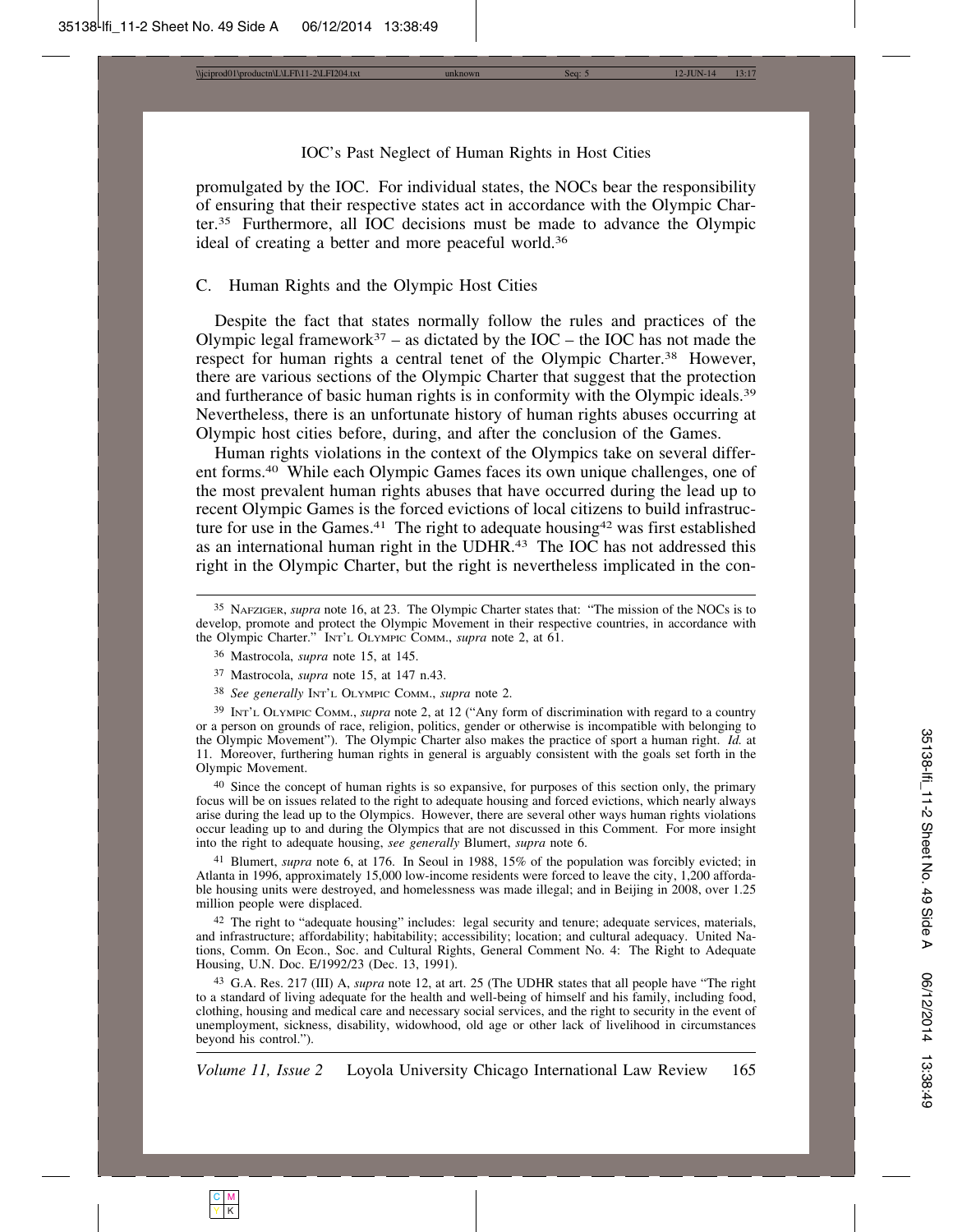\\jciprod01\productn\L\LFI\11-2\LFI204.txt unknown Seq: 6 12-JUN-14 13:17

#### IOC's Past Neglect of Human Rights in Host Cities

text of the Olympics because host cities need to construct facilities and villages for the purpose of staging the Games, which involves site clearance and the likely displacement of people.<sup>44</sup> Even though host cities often build the Olympic villages for the purpose of creating social housing after the Games are over, issues can arise if the new facilities don't live up to the standards of adequacy that international human rights law requires.<sup>45</sup> This happened following the Vancouver Olympics in 2010, where the Vancouver Olympic organizers originally promised 1,000 social housing units, but only delivered 126 units after the Games.46

The right to adequate housing is not the only human right violated in recent Olympics.47 Forced evictions in Sochi have not been Russia's only issue.48 Once it was awarded the Games, Russia became involved in numerous international human rights controversies, including the passage of an anti-LGBT propaganda law,<sup>49</sup> restricted press freedom, and migrant worker abuses.<sup>50</sup> Similarly, leading up to the 2008 Summer Olympics in Beijing, there were widespread reports about China's poor human rights record, including abuse of migrant workers who built the Olympic infrastructure, restrictions on media freedom, and increased efforts to silence citizens who spoke out about the conditions leading up to the Games.51

47 Minky Worden, *The Olympics' Leadership Mess*, N.Y. TIMES (Aug. 12, 2013), http://www.nytimes.com/2013/08/13/opinion/the-olympics-leadership-mess.html?\_r=1& (criticizing the 12-year term of then IOC president Jacques Rogge, calling attention to "the glaring contradiction" between the IOC's role as outlined in the Olympic Charter and two Olympics during his tenure – Beijing in 2008 and Sochi in 2014 – with extensive human rights violations).

48 HUMAN RIGHTS WATCH, *supra* note 6.

<sup>49</sup> The law passed in August 2013 essentially banned the public discussion of gay rights and relationships anywhere that children might hear it. Laura Smith-Spark, *Why Russia's Sochi Olympics are now a battleground for gay rights*, CNN (Aug. 10, 2013, 9:59 PM), http://edition.cnn.com/2013/08/10/world/ europe/russia-gay-rights-controversy/index.html. Specifically, the law makes it illegal to tell minors that "traditional" and "non-traditional" sexual relationships are socially equal. Kathy Lally, *Russian law isolates gay teenagers*, WASHINGTON POST (Sept. 6, 2013, 6:00 AM), http://www.washingtonpost.com/ world/russias-gay-law-isolates-lgbt-teenagers/2013/09/01/9eec54fc-0c19-11e3-89fe-abb4a5067014\_ story.html. All Out, a New York-based organization that advocates for equality around the world, collected more than 300,000 signatures on a statement that urged the IOC to criticize the law. Kathy Lally, *IOC: No grounds to challenge Russian anti-gay law as Sochi Olympic Games approach*, WASHINGTON POST (Sept. 26, 2013), http://www.washingtonpost.com/world/europe/ioc-backs-off-on-russian-anti-gaylaw/2013/09/26/38b39266-269c-11e3-9372-92606241ae9c\_story.html. The IOC has stated that it is satisfied that the law does not conflict with the Olympic Charter. *Id.*

50 *See generally* HUMAN RIGHTS WATCH, *supra* note 6.

51 *See China: Olympics Harm Key Human Rights*, HUMAN RIGHTS WATCH (Aug. 7, 2008), http:// www.hrw.org/news/2008/08/04/china-olympics-harm-key-human-rights. *See also Olympics Host China Comes Under Fire for Human Rights Concerns*, PBS (Aug. 5, 2008), http://www.pbs.org/newshour/extra/features/world/july-dec08/china\_8-05.html. Nevertheless, IOC supported its decision, arguing that Beijing hosting the Olympics has put the spotlight on the country's human rights record, which in turn

<sup>44</sup> Blumert, *supra* note 6, at 167.

<sup>45</sup> Blumert, *supra* note 6, at 163.

<sup>46</sup> *Id*. at 164. The promise was originally for the entire 1,100-unit Olympic Village to be committed to social housing. Then the promise was cut back to 252 units, but political problems and high construction costs forced the city council to eventually halve that number to the 126 units that were ultimately provided. *Vancouver cuts Olympic Village social housing*, CBC NEWS (Apr. 23, 2010, 8:19 AM), http:// www.cbc.ca/news/canada/british-columbia/vancouver-cuts-olympic-village-social-housing-1.882070.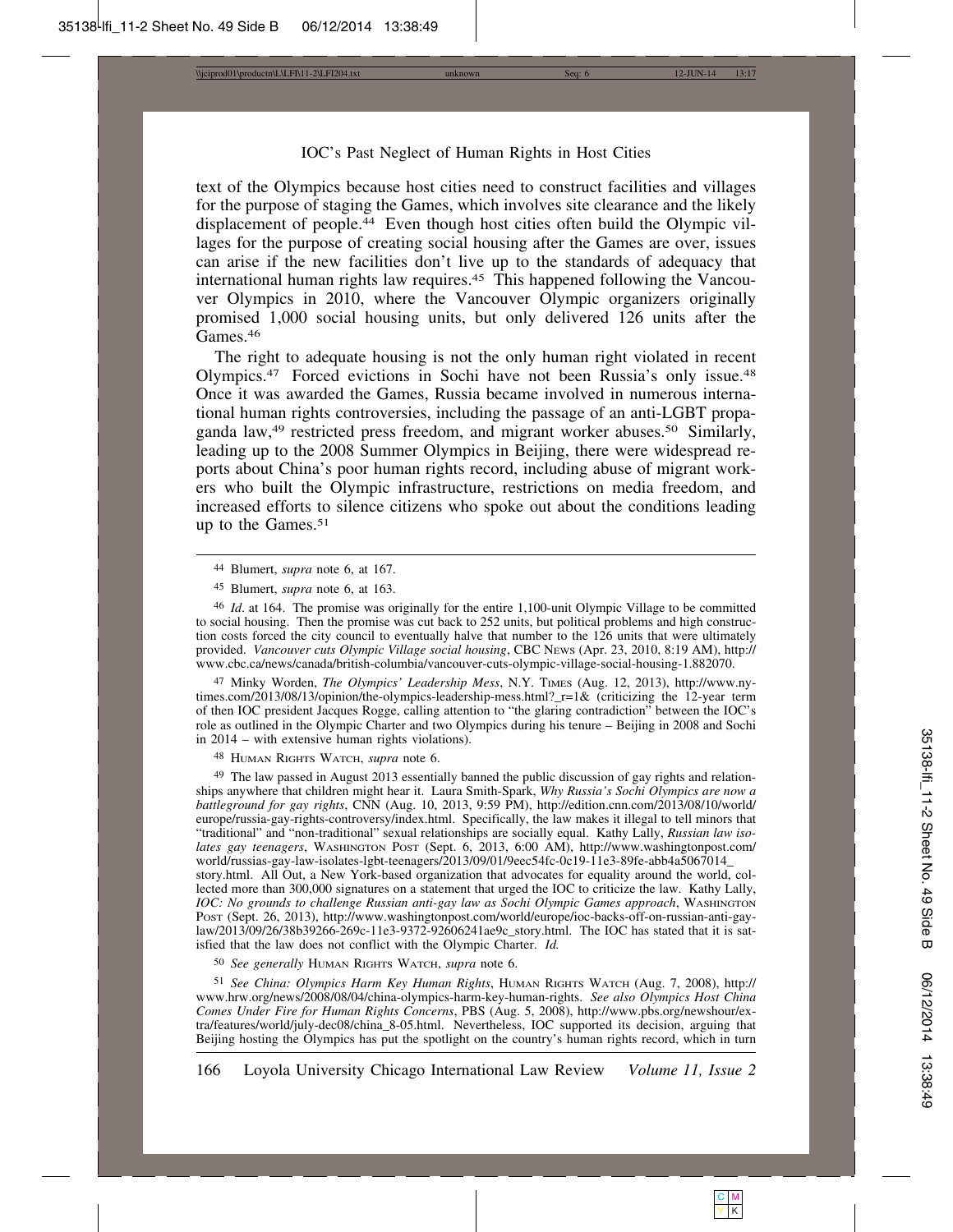\\jciprod01\productn\L\LFI\11-2\LFI204.txt unknown Seq: 7 12-JUN-14 13:17

#### IOC's Past Neglect of Human Rights in Host Cities

Ultimately, the IOC is responsible for choosing the host city for each Olympic Games.<sup>52</sup> As such, the most powerful entity in the international sports law arena53 will forever be associated with human rights abuses that occur on the most global of stages.<sup>54</sup> But why would the IOC, whose primary role is to "contribute to building a peaceful and better world"55 through sport, continue to be a party to the abuses of basic, fundamental human rights? In order to make sense of this apparent paradox, it is necessary to first understand the relationship between sports, politics, and the IOC's role in Olympic site selection.

#### **III. IOC's Position pon Human Rights and Its Impact on Olympic Site Selection**

#### A. The IOC Avoids Politics. . .to an Extent

The modern Olympic Games were originally envisioned to be part of an international sports arena that is mutually exclusive of political currents.56 One of the main goals of the Olympics, and sport in general, is to provide an arena where political differences and disputes are secondary to the ideals of sport.57 Despite these grand ideals, politics has always been intertwined with the Olympic Games.<sup>58</sup>

The IOC, however, has historically avoided making political decisions.59 The Olympic Charter prohibits any form of discrimination against a country or individual on political grounds.60 Reading the Olympic Charter literally, the IOC has

52 INT'L OLYMPIC COMM., *supra* note 2, at 68.

53 The Olympic Movement, set forth in the Olympic Charter, is considered the "dominant institutional framework" in international sports law. NAFZIGER, *supra* note 16, at 3-4. The IOC, which is the "supreme authority" of the Olympic Charter, therefore oversees the "dominant institutional framework" in international sports law. *Id.* Further, the IOC's unusual influence on the legal process as an NGO is akin to the International Committee of the Red Cross, which implements "the humanitarian rules of the laws of war." *Id.* at n.12.

54 The opening ceremony at the 2012 London Olympics was watched by an estimated 900 million people around the world, while the opening ceremony for the 2008 Beijing Olympics was watched by 1.2 billion people. Avril Ormsby, *London 2012 opening ceremony draws 900 million viewers*, REUTERS (Aug. 7, 2012, 4:43 PM), http://uk.reuters.com/article/2012/08/07/uk-oly-ratings-day-idUKBRE8760V82 0120807.

55 INT'L OLYMPIC COMM., *supra* note 2, at 15.

56 NAFZIGER*, supra* note 16, at 195. Baron Pierre de Coubertin, the father of the modern Games, believed that international competition among elite amateur athletes could help promote global harmony. *Id.* at 190.

57 Juneau Gary & Neal S. Rubin, *The Olympic Truce: Sport promoting peace, development and international cooperation*, AMERICAN PSYCHOLOGICAL ASSOCIATION, http://www.apa.org/international/ pi/2012/10/un-matters.aspx (last visited Jan. 13, 2014) (Sports offer "a brief respite through which to level the metaphorical playing field.").

58 NAFZIGER, *supra* note 16, at 196.

59 *Id.* at 195. Indeed, the IOC has actually been remarkably successful at refraining from political decision-making.

60 INT'L OLYMPIC COMM., *supra* note 2, at 12. The Olympic Charter also prohibits discrimination against a country or person on the grounds of "race, religion . . . gender or otherwise."



led to improved conditions. *IOC backs China human rights push*, BBC SPORT (Feb. 26, 2008, 8:30 PM), http://news.bbc.co.uk/sport2/hi/olympics/7265593.stm.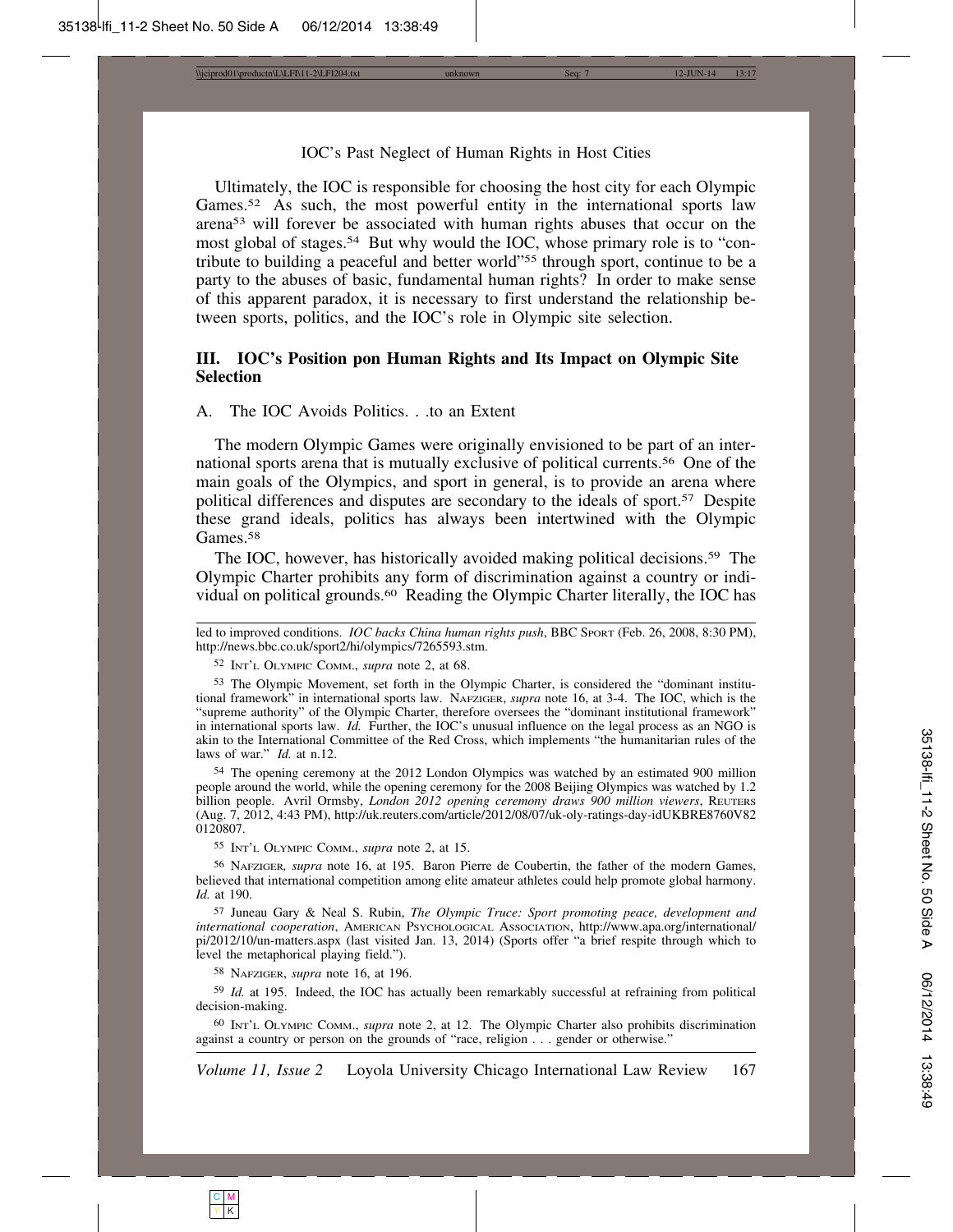\\jciprod01\productn\L\LFI\11-2\LFI204.txt unknown Seq: 8 12-JUN-14 13:17

#### IOC's Past Neglect of Human Rights in Host Cities

no room to take into account political considerations.61 However, the issue of human rights creates a conflict between furthering the ideals of the Olympic Movement – which includes promoting and protecting human rights – and making politically-motivated decisions.62 Thus, while the IOC will generally avoid inserting itself into most political controversies, the limited use of sport to enhance human rights is justified if accomplished within United Nations framework.<sup>63</sup>

#### B. Olympic Ban Helps End Apartheid in South Africa

The most notable example of the IOC taking action to protect human rights was as part of the international effort to end apartheid in South Africa. South Africa's National ruling party originally banned interracial sport in competition with foreign athletes in 1956, thus implicating the Olympics.<sup>64</sup> The IOC ultimately rescinded its invitation to South Africa for the 1964 Tokyo Olympics after the South Africa National Olympic Committee ("South Africa NOC") did not commit to allowing black athletes to participate in the Games.<sup>65</sup>

Leading up to the 1968 Mexico City Olympics, the IOC sent an investigation commission to determine if South Africa enacted appropriate reforms to comply with the Olympic Charter.<sup>66</sup> At the time, South Africa had adopted a non-discriminatory policy for training, selecting and lodging Olympic athletes.67 However, South Africa still insisted on segregated trials<sup>68</sup> The IOC originally concluded that this reform was enough to put the South Africa NOC in compliance with the Olympic Charter.<sup>69</sup> However, after 32 nations threatened to boycott the Olympics if South Africa participated, the IOC excluded South Africa from the 1968 Games.70

At the conclusion of the 1968 Games, the United Nations requested all states and organizations, including those under the Olympic umbrella, to cease domes-

64 Julie H. Liu, Note and Comment, *Lighting the Torch of Human Rights: the Olympic Games as a Vehicle for Human Rights Reform*, 5 NW U. J. INT'L HUM. RTS. 213, 218 (2007). Importantly, this policy was arguably in contravention of the 1978 International Charter of Physical Education and Sport, which states that the right to sport is a human right; South Africa's prohibition against black South African's was a denial of that human right. *Id.* at 219.

65 *Id.* at 220. In response to IOC's decision to ban them from the Games, South Africa reaffirmed its policies against "competition between the races."

66 Liu, *supra* note 64, at 220. In its instructions to the investigation commission, IOC President Avery Brundage stated that the IOC "must not become involved in political issues nor permit the Olympic Games to be used as a tool or as a weapon for an extraneous task."

67 NAFZIGER, *supra* note 16, at 224.

68 *Id.*

69 *Id.*

70 *Id.*; *see also* Liu, *supra* note 64, at 220.

<sup>61</sup> Mastrocola, *supra* note 15, at 157; *see also* NAFZIGER, *supra* note 16, at 223.

<sup>62</sup> Mastrocola, *supra* note 15, at 157 n.132. Human rights are a serious issue within the Olympic Movement.

<sup>63</sup> Mastrocola, *supra* note 15, at 159. The IOC's greater recognition and subsequent consideration of human rights laws seems to stem from the combination of a growing body of international human rights laws and increased United Nations efforts to protect against human rights abuses during the 1970s.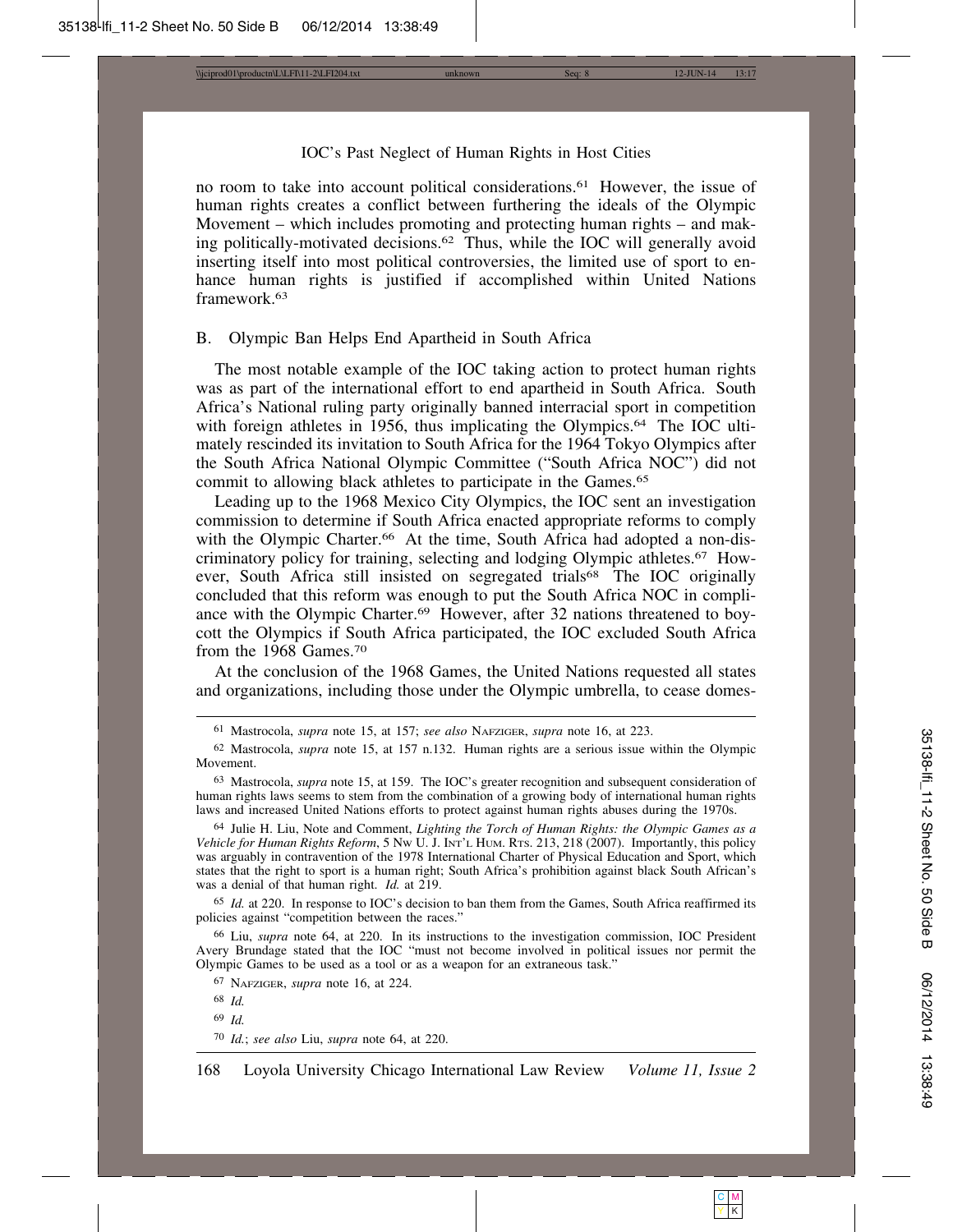\\jciprod01\productn\L\LFI\11-2\LFI204.txt unknown Seq: 9 12-JUN-14 13:17

#### IOC's Past Neglect of Human Rights in Host Cities

tic sports competitions with South Africa and any organizations and institutions within South Africa that practiced apartheid.<sup>71</sup> Following the United Nations resolution, the IOC voted to exclude both South African competitors from the 1972 Olympics and the South Africa NOC from the Olympic Movement.72 It wasn't until the 1992 Barcelona Games that South Africa was allowed to participate again.73 Ultimately, it is impossible to quantify how big a role the IOC boycott of South Africa has actually played in ending apartheid.<sup>74</sup>

It is important to note that the IOC only acted to oppose apartheid under the threat of a mass boycott.75 Prior to that, it had on multiple occasions demonstrated a willingness to continue to include South Africa in the Olympics pursuant to the idea that no country was to be excluded from the Olympics for political reasons.76 This overwhelming reluctance to make politically-influenced decisions largely explains the IOC's track-record of selecting host cities with poor human rights records.<sup>77</sup>

#### C. The IOC has Complete Authority in the Host City Selection Process

The Olympic Charter, which serves as the primary rationale for the IOC's stance on political issues, also grants the IOC the power to select the host city for each Olympic Games.78 The selection process consists of two phases: the Applicant City Phase and the Candidate City Phase.79 The first part of the bidding process to host the Games is essentially a screening phase, where each applicant city submits an application to the IOC.80 The IOC Executive Board appoints a

72 *Id.*

73 Liu, *supra* note 64, at 220.

75 NAFZIGER, *supra* note 16, at 224-25. The IOC President argued that excluding South African athletes from the Games would harm South Africa's black athletes more than anyone else. The IOC President was quoted as saying, "if participation in sport is to be stopped every time the laws of humanity are violated, there will never be any international contests."

76 Liu, *supra* note 64, at 218. In addition to originally inviting South Africa to the 1968 Olympics, the IOC was also initially reluctant to take action in 1958 when Norway first proposed excluding South Africa from the Olympics.

77 Jennifer Gustafson, Comment, *Bronze, Silver, or Gold: Does the International Olympic Committee Deserve a Medal for Combating Human Trafficking in Connection with the Olympic Games?*, 41 CAL. W. INT'L L.J. 433, 459 (2011).

78 INT'L OLYMPIC COMM., *supra* note 2, at 68.

79 *All about the bid process*, OLYMPIC MOVEMENT, http://www.olympic.org/content/the-ioc/biddingfor-the-games/all-about-the-bid-process/ (last visited Jan. 13, 2014) [hereinfter OLYMPIC MOVEMENT] .

80 The competent public authorities for the applicant city must submit its bid to the IOC with the approval of the city's NOC. INT'L OLYMPIC COMM., *supra* note 2, at 68. Once the bid is submitted, the city and its respective NOC immediately become jointly responsible to the IOC for its actions and conduct. *Id.* at 69. This has the effect of binding all potential host cities to the Olympic ideals throughout the selection process, but not before the bid is placed. For the eventual host city, if there is a conflict

C M Y | K

<sup>71</sup> NAFZIGER, *supra* note 16, at 225.

<sup>74</sup> *Id.* At the very least, excluding South Africa from the most important global stage in sports "sent a powerful message and was an effective resource to induce human rights reform." *Id.* Conversely, Nafziger hypothesized in the alternative, wondering if social change could have been effected more rapidly had governments and sports organizations accepted the "half-loaf of considerable sports integration" South Africa accomplished instead of taking the all-or-nothing approach to ending apartheid that they chose. NAFZIGER, *supra* note 16, at 229.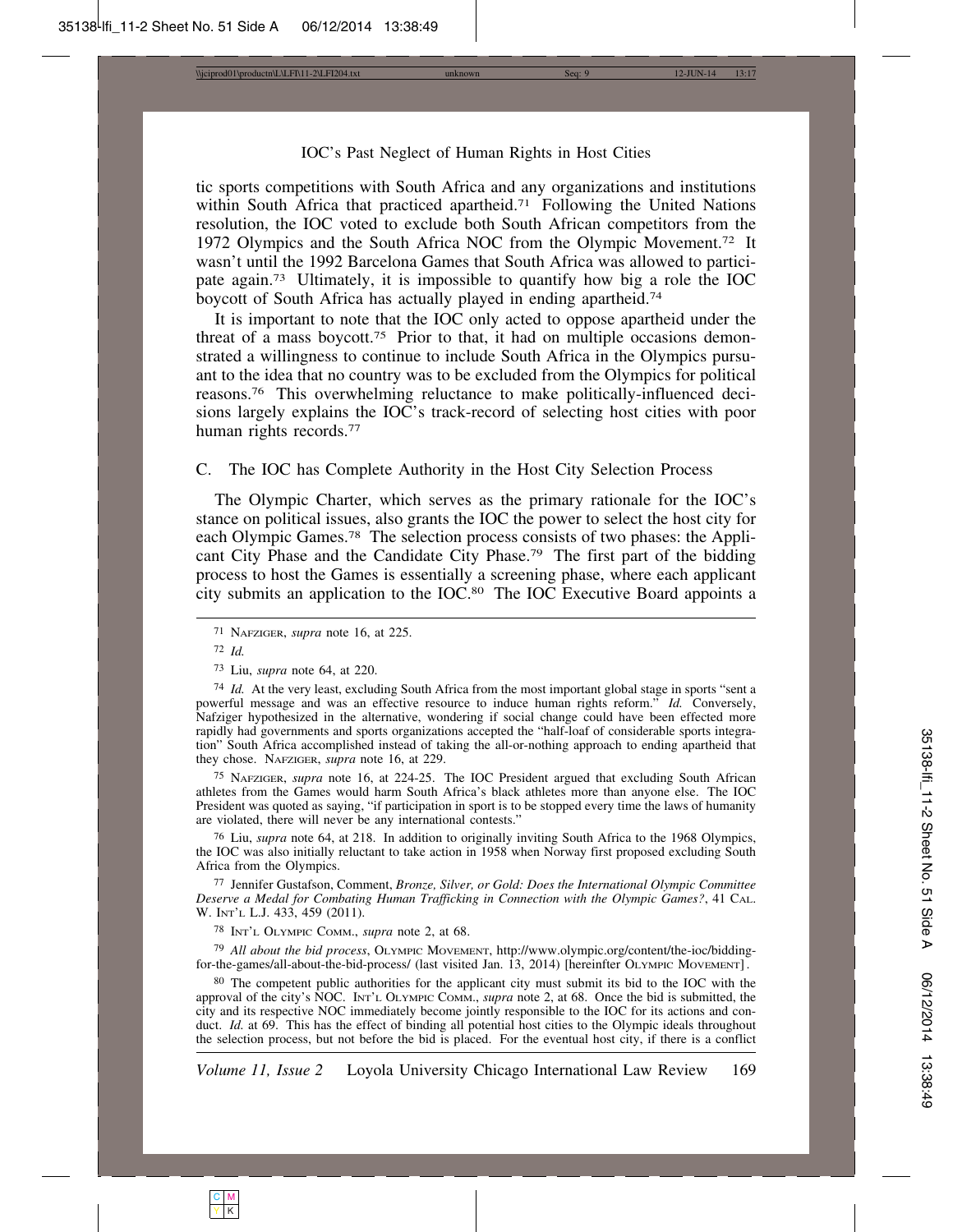\\jciprod01\productn\L\LFI\11-2\LFI204.txt unknown Seq: 10 12-JUN-14 13:17

#### IOC's Past Neglect of Human Rights in Host Cities

Working Group to evaluate the applications and make recommendations to the IOC Executive Board on which cities should be considered as candidates to host.<sup>81</sup> Phase II of the bidding process is the Candidate City Phase, where each candidate city fills out a detailed IOC candidate questionnaire and submits it to the IOC for the city's candidature file to be reviewed.82 Once all bids are submitted, the IOC President appoints an Evaluation Commission to review the candidatures for all candidate cities.<sup>83</sup> The Evaluation Commission then submits a report to the IOC Executive Board, which draws up a final list of candidates to be voted on by all IOC members at the IOC Session for election.84

During the Candidate City Phase, the most important part of the candidature file is the IOC's Candidate Procedure and Questionnaire ("Candidate Questionnaire") that each applicant city must fill out.<sup>85</sup> The Candidate Questionnaire is structured into three parts: Candidate Procedure, IOC Questionnaire, and Instructions.86 The Candidate Questionnaire is one of the principal tools used by the IOC to evaluate each candidate city.87 An examination of the 2012 Candidate Questionnaire shows that the questionnaire touched on several aspects of each candidate's city bid, including, but not limited to: the principal motivation for hosting the Games; the expected benefits and post-Olympic use of key Olympic infrastructures; the guarantees to the IOC; political support and legal structure in

81 OLYMPIC MOVEMENT, *supra* note 79. The Working Group submits its conclusions to the IOC Executive Committee, which ultimately selects which cities will be included in the Candidate City Phase of the bidding process. *See also* INT'L OLYMPIC COMM., *supra* note 2, at 69 (stating that the "IOC Executive Board shall decide which cities will be accepted as candidate cities). Further, not every city that wishes to host the Olympics makes it to the Candidate City Phase of the bid process. *2012 Candidate Procedure and Questionnaire*, *supra* note 80.

82 Mastrocola, *supra* note 15, at 145 (In general, the candidate questionnaire addresses topics such as respect for IOC rules, general and cultural information about the applicant city, organizational matters, and electronic media issues.).

83 INT'L OLYMPIC COMM., *supra* note 2, at 68-69. The Evaluation Commission is composed of IOC members, representatives of the IFs, the NOCs, the Athletes' Commission and the International Paralympic Committee. Nationals of candidate cities' countries are not eligible. Moreover, the Evaluation Commission may be assisted by experts.

84 INT'L OLYMPIC COMM., *supra* note 2, at 69. The IOC Session is the general meeting of the members of the IOC. *Id.* at 41. The Olympic Charter grants the Session the authority to elect the host city for each Olympic Games.

85 Mastrocola, *supra* note 16, at 145. The Candidate Questionnaire also contains explanations about each step of the candidature before the host city is elected. *2012 Candidate Procedure and Questionnaire*, *supra* note 80, at 19.

86 *2012 Candidate Procedure and Questionnaire*, *supra* note 80, at 19. Part 1 outlines what is required of each candidate city during the second phase of the bid process, and it contains procedures, rules and deadlines. *Id.* The Candidate Procedure once again reaffirms the candidate cities' and their NOC's acceptance of the rules. *Id.* at 29. Part 2 is the IOC questionnaire. *Id.* at 19. Part 3 contains instructions on the candidate city's presentation and submission of the Candidate Questionnaire. *Id.*

87 *2012 Candidate Procedure and Questionnaire*, *supra* note 80, at 33. The IOC stresses in the Candidate Questionnaire that the information must "accurately reflect the current situation of the city." Further, the candidate city's answers to the Candidate Questionnaire are legally binding on the Candidate City and its NOC.

between the provisions in the Candidate Procedure and the host city contract, the host city contract shall prevail. *2012 Candidate Procedure and Ouestionnaire: Games of the XXX Olympiad in 2012*,  $\text{Inr}_L$ OLYMPIC COMM. 26 http://www.olympic.org/Documents/Reports/EN/en\_report\_810.pdf (last visited Jan. 13, 2014) [hereinafter *2012 Candidate Procedure and Questionnaire*].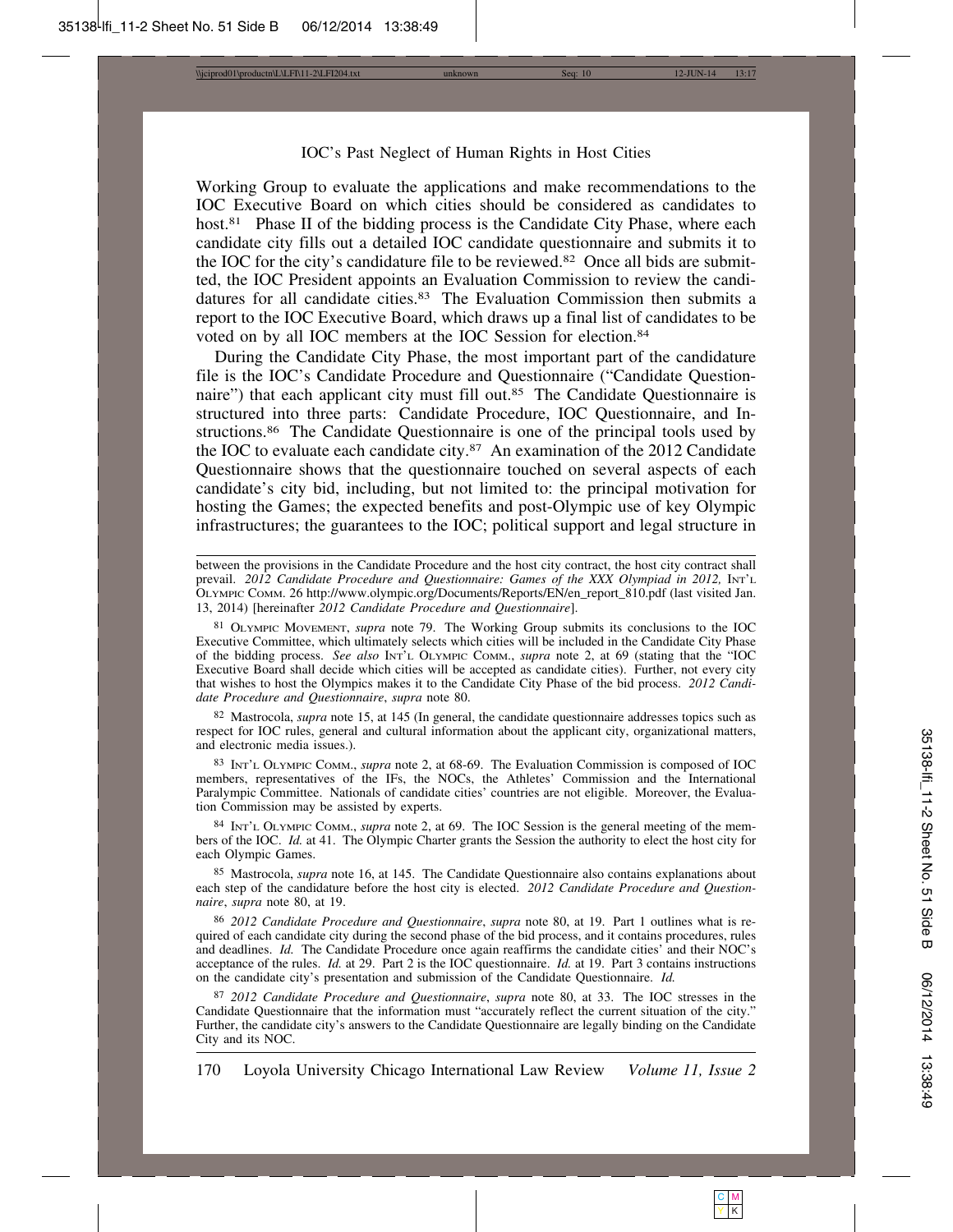\\jciprod01\productn\L\LFI\11-2\LFI204.txt unknown Seq: 11 12-JUN-14 13:17

#### IOC's Past Neglect of Human Rights in Host Cities

general; and existing laws.<sup>88</sup> However, any consideration of human rights is notably absent.89

Once each candidate city submits the Candidate Questionnaire, the Evaluation Commission must study all aspects of each city's application.90 When the Evaluation Commission completes its review of each candidate city, the Evaluation Commission prepares a report for the IOC.91 The IOC Executive Board then screens the candidate cities for a second time to determine which candidate cities are up for election at the IOC Session.<sup>92</sup> At the IOC Session, each candidate city makes a presentation, hoping to convince the IOC members to select their city as the host city.93 After the presentations, the IOC Evaluation Commission makes a report to the IOC Session.<sup>94</sup> The IOC members then vote in a secret ballot to determine which city will be named the host.<sup>95</sup> Finally, once a city is elected, the host city and its NOC immediately sign the host city contract with the IOC, becoming legally bound to comply with and uphold the Olympic Charter.<sup>96</sup>

Although the host city contract requires the host city to comply with the Olympic Charter from the moment it submits its bid, the host city is under no official obligation to comply with international human rights laws.97 Therefore, once the host city is awarded the Games, even though it is bound by the host city contract, there are no official requirements that the host city and country abide by

89 *Id.*

90 INT'L OLYMPIC COMM.*,* supra note 2, at 69.

91 INT'L OLYMPIC COMM.*,* supra note 2, at 69. The report must be submitted to all IOC members at least one month before the start of the Session that will elect the host city. *Id.* The purpose of the report is to help the IOC members elect a host city that is capable of staging the Olympics. *2012 Candidate Procedure and Questionnaire*, *supra* note 80, at 36. Therefore, the report includes information regarding the challenges each city could face in the seven years leading up to and including the Games. *Id.*

92 INT'L OLYMPIC COMM.*,* supra note 2, at 70 ("[T]he IOC Executive Board shall draw up the final list of candidate cities retained by the IOC Executive Board in order to be submitted to the vote by the Session for election."). But ultimately, the election of the host city is the "prerogative of the Session." *Id.* at 68. *See also 2012 Candidate Procedure and Questionnaire*, *supra* note 80, at 37.

93 *2012 Candidate Procedure and Questionnaire*, *supra* note 80, at 38. The presentations are followed by questions from IOC members. In addition, all Candidate City statements made during the presentation are binding on the cities and their NOC.

94 *2012 Candidate Procedure and Questionnaire*, *supra* note 80, at 39.

95 INT'L OLYMPIC COMM.*,* supra note 2, at 70. The vote occurs only after the Session has considered the Evaluation Commission report. *Id.* The voting occurs in rounds, with as many rounds taking place as necessary for one city to gain an absolute majority of votes. *2012 Candidate Procedure and Questionnaire*, *supra* note 80, at 39. After each round, the city with the least number of votes is eliminated. *Id.*

96 INT'L OLYMPIC COMM.*,* supra note 2, at 68. The host city contract is a legally binding instrument that reaffirms that the host city, the NOC and the country's public authorities will comply with and uphold the Olympic Charter. *Id.* Further, the host city contract allows the IOC to create a set of standards that the host country must adhere to leading up to and during the Olympics. Blumert, *supra* note 6, at 173-74. The host city contract is effective from the date of execution. *2012 Candidate Procedure and Questionnaire*, *supra* note 80, at 26. Therefore, the host city contract allows the IOC to tailor the requirements for hosting based on the specific requirements of the host city.

97 The Olympic Charter does not mention human rights, discussed *supra*. The bidding process also does not mention human rights.



<sup>88</sup> *IOC 2012 Bid Questionnaire*, GAMESBIDS, http://web.archive.org/web/20061020040126/http:// www.gamesbids.com/cgi-bin/news/viewnews.cgi?category=3&id=1074191005 (last visited Jan. 13, 2014).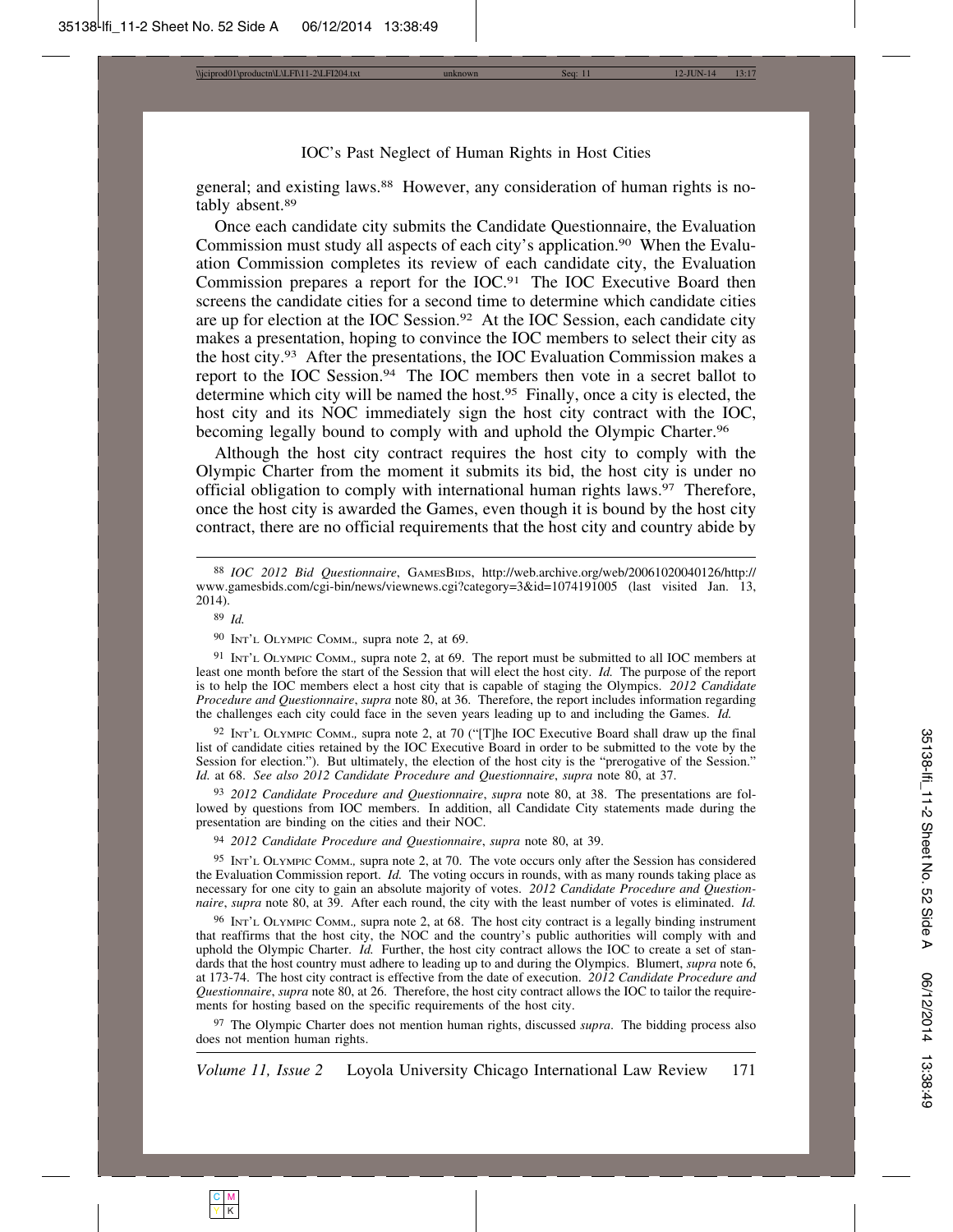\\jciprod01\productn\L\LFI\11-2\LFI204.txt unknown Seq: 12 12-JUN-14 13:17

#### IOC's Past Neglect of Human Rights in Host Cities

international human rights laws and norms.<sup>98</sup> This lack of official human rights policies both within the Olympic Charter and as part of the selection process further explains the history of human rights abuses associated with the Olympics.

#### **IV. Analyzing the Host City Selection Process within the Context of Human Rights**

The IOC has the power and ability to positively impact human rights conditions on a global scale through the host city selection process.99 Notwithstanding the Olympic Charter's prohibition on political action, as the most powerful international sports organization in the world and the arbiter of the Olympic Games, the IOC has the ability to effect change if it so chooses.100 Most importantly, the Olympics provide an opportunity to create reform in a way that is widely visible.<sup>101</sup> The IOC's role in ending apartheid is instructive: the Olympic Games' conversion from the biggest international sports competition to "a politically involved instrument of human rights may prove to be one of [the Olympics'] most significant contributions to world order."<sup>102</sup>

With the IOC's connection to human rights abuses at host cities, and the IOC's power over the selection process, the IOC should consider a different approach to human rights in choosing host cities. First and foremost, the IOC's primary duty is to promote the goals of the Olympic Movement as set forth in the Olympic Charter.103 The selection of the host city is the primary IOC decision that projects the Olympic ideals.104

In addition, hosting the Olympic Games offers the host nation a chance to showcase itself to the entire world.105 Awarding the hosting responsibility of the Olympic Games to a country with a poor human rights record essentially validates that country's egregious behavior.106 This concern was largely behind the United States' actions to block Beijing's bid for hosting the 2000 Summer

100 NAFZIGER, *supra* note 16, at 25. Although the IOC is technically an NGO with limited competence outside the Olympic arena, states acquiesce in its decisions and conduct diplomacy with it.

- 101 Liu, *supra* note 64, at 220.
- 102 NAFZIGER, *supra* note 16, at 230.
- 103 *See supra* Part II.A.; *see also* Mastrocola, *supra* note 15, at 145.
- 104 Mastrocola, *supra* note 15, at 146.

105 Liu, *supra* note 64, at 224. Not only is it a chance for the host nation to showcase itself in front of the world, but a successful hosting is an obvious platform to gaining international prestige as well.

106 Liu, *supra* note 64, at 223. One of the benefits that goes with hosting the Games is a chance to validate national achievement. Awarding the Games to a country with a poor human rights record essentially justifies that poor record.

<sup>98</sup> *Russia: IOC Should Address Deteriorating Rights Climate*, HUMAN RIGHTS WATCH (Oct. 11, 2012), http://www.hrw.org/news/2012/10/11/russia-ioc-should-address-deteriorating-rights-climate (Instead of dealing with human rights issues directly, the IOC chooses not to interfere with the host country's internal affairs, allowing local governments to handle human rights issues on their own.).

<sup>99</sup> INT'L OLYMPIC COMM.*,* supra note 2, at 17. The Olympic Charter requires that the IOC effect positive change when it can; Rule 2.14 of the Olympic Charter states that one of the IOC's goals is to "promote a positive legacy from the Olympic Games to the host cities and host countries." Along those lines, the IOC's history of selecting host cities with human rights concerns is arguably counter to the Olympic ideals set forth in the Olympic Charter.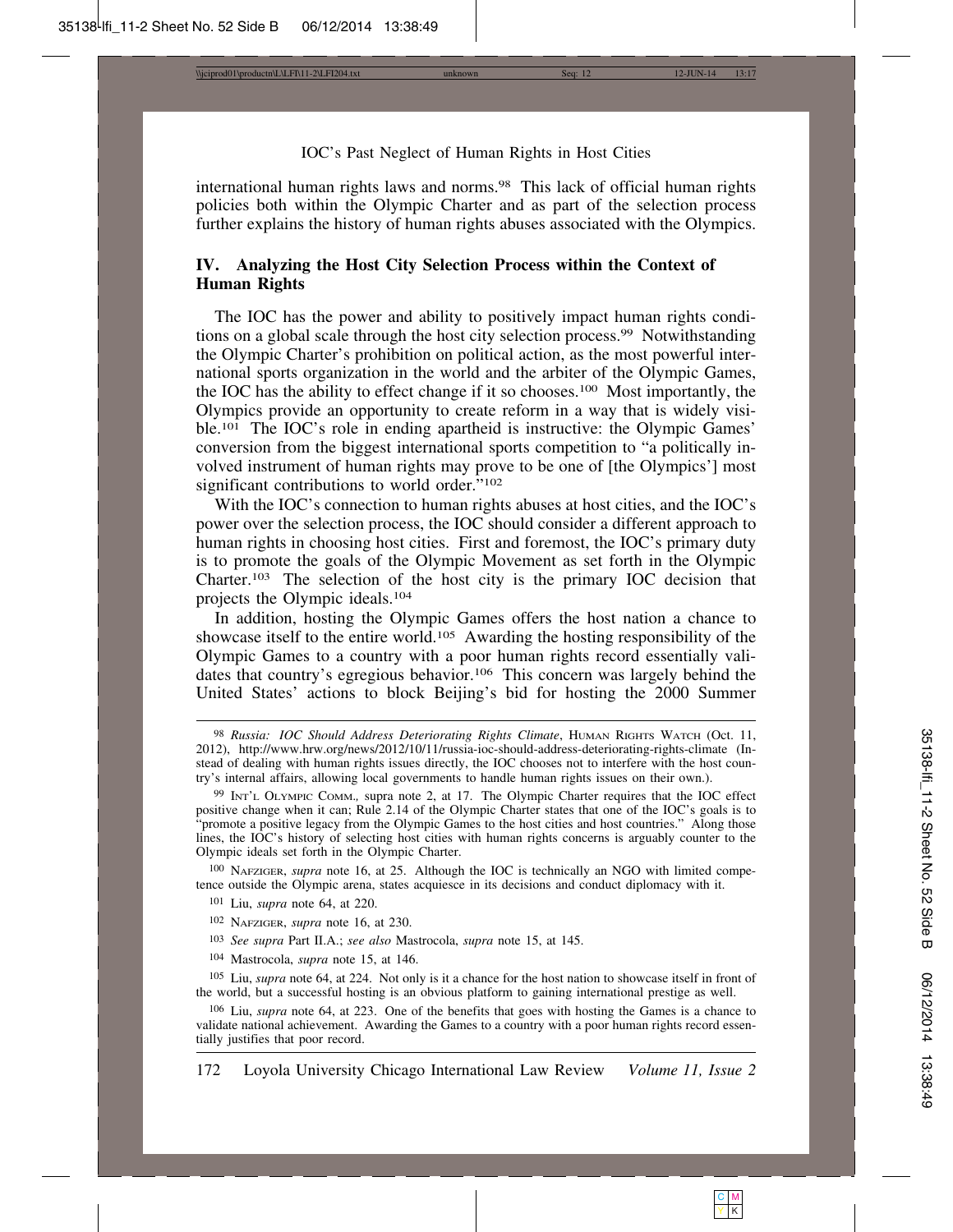\\jciprod01\productn\L\LFI\11-2\LFI204.txt unknown Seq: 13 12-JUN-14 13:17

#### IOC's Past Neglect of Human Rights in Host Cities

Games.<sup>107</sup> The host city for the 2000 Summer Games was voted on in 1993, just four years after the 1989 Tiananmen Square massacre.<sup>108</sup> Nevertheless, China was expected to win the bid at the IOC Session but was dealt a "major political setback" when the IOC selected Sydney, Australia, instead.<sup>109</sup> While the honor to host the Games ultimately was bestowed upon Sydney,110 Beijing's bid arguably should not have been up for consideration in the first place.

Alternatively, there is a competing view that the Olympic Games can and should be used as a "vehicle for human rights reform."111 The argument is that the Olympics provide the opportunity for a nation to undergo a complete transformation more rapidly and improve its human rights record in the process.<sup>112</sup> The most notable example in recent history was the 1988 Summer Olympics in Seoul, South Korea.<sup>113</sup> The 1988 Games proved to be a major catalyst in South Korea's transition to a democratic government and helped showcase that Seoul could overcome its history of human rights abuses.114 Beijing's bid for the 2008 Games followed a similar model to Seoul, marketing its opportunity to host the games as an "opening to the outside world."115

The problem with both approaches – either do not award the bid to a human rights violator or use the bid to promote change in human rights policies in the host country – is that they do not take into account the human rights practices of every other country that is part of the Olympic Movement.116 The Olympic Games are a global event held twice every four years, which means only one country every two years is given the chance to showcase the Games. Because the Olympic Charter is notably silent on human rights, members of the Olympic

109 Alan Riding, *2000 Olympics Go to Sydney in Surprise Setback for China*, N.Y. TIMES (Sept. 24, 1993), http://www.nytimes.com/1993/09/24/sports/olympics-2000-olympics-go-to-sydney-in-surprisesetback-for-china.html?pagewanted=all&src=pm.

110 *Id.*

111 Liu, *supra* note 64, at 235 (suggesting that, in the context of the 2008 Games in Beijing, the combination of China's own self-interest, the international spotlight the Games provide, and the authority and influence of the IOC could serve as a vehicle to improve the human rights conditions in China).

112 *See generally* Liu, *supra* note 64.

113 *Id.* at 221. The Seoul Olympics contributed to an "awakening to democracy" for the Korean people.

114 Liu, *supra* note 64, at 222.

115 *Id.* at 228.

116 *National Olympic Committees*, OLYMPIC MOVEMENT, http://www.olympic.org/national-olympiccommittees (last visited Jan. 13, 2014). There are 204 NOCs that the IOC has recognized as part of the Olympic Movement.

<sup>107</sup> *See generally* Mastrocola, *supra* note 15 (discussing China's human rights record from the standpoint of determining whether the United States was legally justified for opposing China's bid to host the 2000 Summer Games).

<sup>108</sup> Seth Doane, *Tiananmen Square: "Great Firewall" All but Hides the 24th Anniversary of China Massacre*, CBS NEWS (June 4, 2013, 10:51 AM), http://www.cbsnews.com/news/tiananmen-squaregreat-firewall-all-but-hides-the-24th-anniversary-of-china-massacre/. The Tiananmen Square Massacre was the brutal massacre of pro-democracy student protesters that were set up in Tiananmen Square in the middle of Beijing. Details of the massacre, which occurred on June 4, 1989, are still "shrouded in mystery," as the Chinese government censors virtually all information about it online.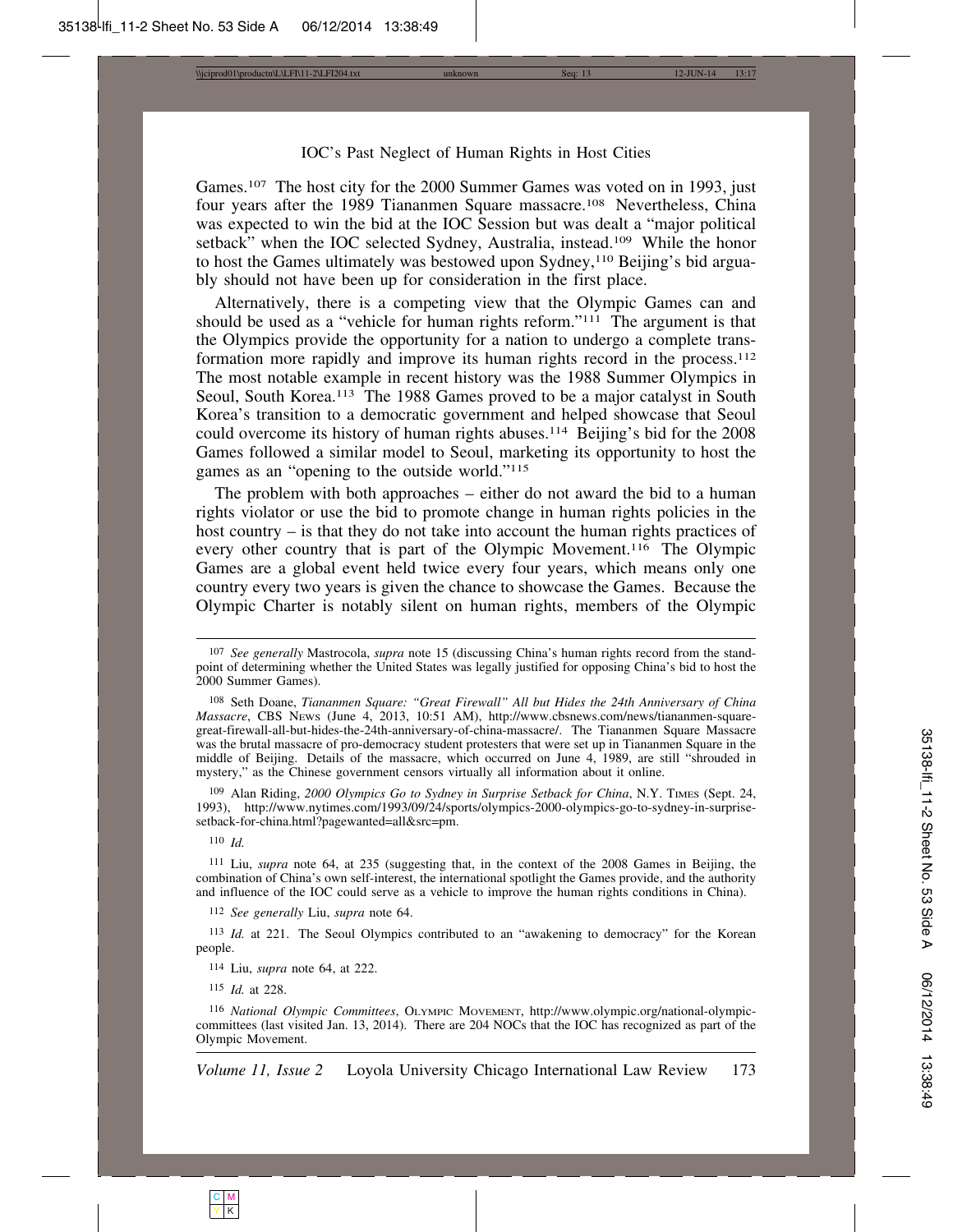\\jciprod01\productn\L\LFI\11-2\LFI204.txt unknown Seq: 14 12-JUN-14 13:17

#### IOC's Past Neglect of Human Rights in Host Cities

Movement are under no obligation to conform their policies to match international human rights laws.<sup>117</sup>

The requirements to comply with the Olympic Charter are arguably heightened for those countries involved in the site selection process through their legally binding commitment to uphold the Charter.118 However, only those countries that are actually awarded a bid are held to its promises throughout the staging of the Olympic Games.<sup>119</sup> Even then, the host city is not necessarily obligated to comply with international human rights laws because the Olympic Charter and bidding process are mute on the issue. While the selection process and host city contract give the IOC more control over the host city to ensure compliance with the Charter in staging the Games,<sup>120</sup> once the bid is awarded, there is little the IOC can do to ensure compliance with the Olympic Charter if the host city goes rogue in violation of the host city contract.121 Thus, when Sochi passed its anti-gay propaganda law, the IOC had no choice but to reiterate the company line that it is not a political body and does not interfere with decisions that do not impact the Olympic Charter.<sup>122</sup> The IOC could better avoid the issues that arose in Sochi if it brought attention to a country's human rights record in the bidding process.123

 $120$  The IOC does have more control over the host city – the IOC does take certain assurances beyond the IOC Executive Committee screening the candidates. Part of the questionnaire in Phase II requires the candidate city to obtain third party guarantees that protect the IOC, and in turn, put added pressure on the host city to appease the third party guarantors in its staging of the Games. *2012 Candidate Procedure and Questionnaire*, *supra* note 80. However, the IOC does not have complete control – as the media restrictions imposed in Beijing violated the promises China made to the IOC when bidding on the 2008 Olympics. *See* David Batty, *Media Face Web Censorship at Beijing Olympics*, THE GUARDIAN (July 30, 2008, 6:24 PM), http://www.theguardian.com/world/2008/jul/30/china.olympicgames2008.

121 Richard W. Pound, *The Future of the Olympic Movement: Promised Land or Train Wreck* 16, http://library.la84.org/SportsLibrary/ISOR/isor2008d.pdf (last visited Jan. 13, 2014). Once the Games are awarded, it is almost impossible to cancel or postpone them if the host city commits violations that go against the Olympic spirit. *Id.* This scenario arose in Beijing in 2008 when China backed out of the promise to provide "complete media freedom" to international media covering the Games, which it made to the IOC when bidding to host the Olympics. Batty, *supra* note 120. However, the day after the broken promise was first announced though, China's government did an unexpected about face and lifted the censorship on many internet sites, including human rights sites Amnesty International and Human Rights Watch. Tania Branigan, *China Relaxes Internet Censorship for Olympics*, THE GUARDIAN (Aug. 1, 2008, 5:24 PM), http://www.theguardian.com/world/2008/aug/01/china.olympics. Nevertheless, the move still did not create the complete media freedom that was promised. *Id.*

122 Lally, *supra* note 49. IOC Chairman Jean-Claude Killy said that the IOC was satisfied leading up to the Sochi Games as long as the Olympic Charter was also satisfied, "The IOC doesn't really have the right to discuss the laws in the country where the Olympic Games are organized. As long as the Olympic Charter is respected, we are satisfied, and that is the case." Similarly, the United States Olympic Committee wrote a letter to athletes indicating that while it believed laws restricting the right to speak in support of the LGBT community are inconsistent with the fundamental principles of the Olympic Movement, it reiterated that it was a sports organization only.

123 *See* Mastrocola, *supra* note 15, at 146 n.37. While there are indications that IOC members consider a nation's human rights record in voting on the host city, the IOC Evaluation Commission makes no reference to human rights and does not expressly take into consideration the issue.

<sup>117</sup> *See supra* Part II.C.

<sup>118</sup> *See supra* Parts III.C., IV.

<sup>119</sup> *Id.*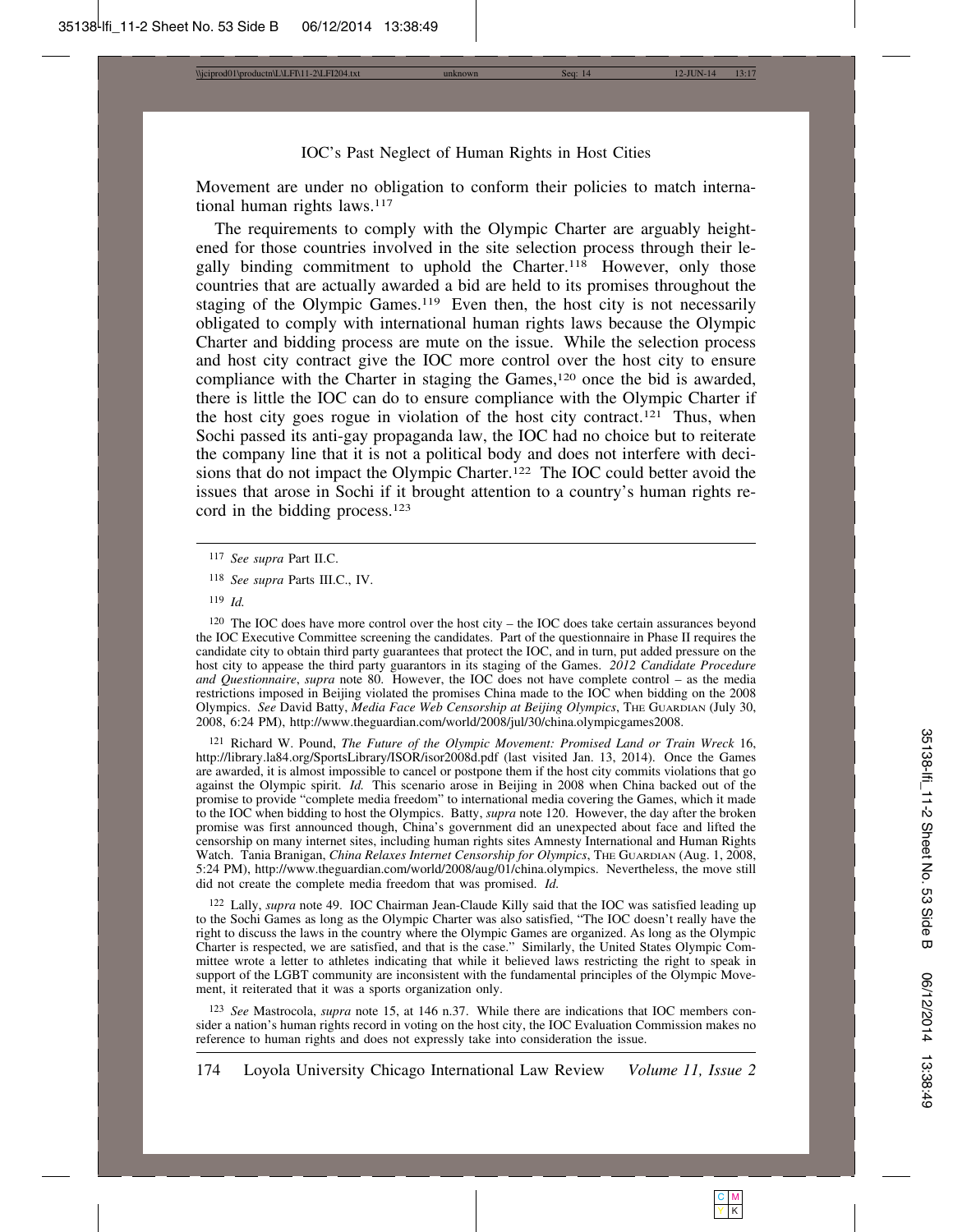\\jciprod01\productn\L\LFI\11-2\LFI204.txt unknown Seq: 15 12-JUN-14 13:17

IOC's Past Neglect of Human Rights in Host Cities

#### **V. Human Rights Should be Considered at Start of Bidding Process**

#### A. Outlining a New Approach

One way to choose bid cities with stronger human rights records without violating the existing Olympic Charter would be to require each city interested in hosting the Games to submit a report<sup>124</sup> detailing the country's existing legislation in support of international human rights laws as part of the initial application to bid on hosting the Games.125 The report would also include the country's current and previous efforts to further the basic human rights of all citizens, foreign and domestic. The standard of "international human rights laws" would be the UDHR.126 The report would then be reviewed by the IOC-appointed Working Group and included in the final report sent to the IOC Executive Committee, which is used to determine whether or not a city should be allowed to continue to Phase II of the bid process pursuant to the existing criteria set forth in the Olympic Charter.127

#### B. This Approach is Consistent with the Olympic Charter

This proposal – aside from the fact that human rights are considered a political issue<sup>128</sup> – is feasible within the existing framework of the Olympic Charter. First, requiring each city wishing to host the Games to detail its own human rights record at the start of the bidding process would not lead to the oft-argued result that no countries would then be eligible to host the Games.129 Under the proposed framework, every country that has legislation in support of human rights would likely pass the IOC Executive Committee review, at least on the grounds of human rights considerations.130 In addition, the report submitted by each country outlining its past and present efforts taken to improve its policies on

<sup>125</sup> The report would officially be part of Phase I of the bidding, the Applicant City Phase, discussed *supra* Part III.C.

126 *See supra* Part II.A.

127 INT'L OLYMPIC COMM., *supra* note 2, at 69. The Working Group already details its conclusions in a report that is sent to the IOC Executive Committee, which has the power to determine which cities are allowed to bid to host the Games. *See also supra* Part III.C. Therefore, implementing this change from an administrative standpoint would not be difficult.

128 Discussed *supra* Part III.A.

129 Mastrocola, *supra* note 15, at 146 n.37. Anita DeFrantz, the American IOC member of the IOC that chose the 2000 Olympic site stated: "[I]f we begin to exclude cities solely because of complaints about human rights violations, then there would be few countries where the Games could be held – including the United States."

130 The purpose of including a human rights element is to encourage more reform from more countries, not to prevent countries who have taken positive steps towards reform from hosting the Olympics.

<sup>124</sup> This report would specifically require that each bid city outline any legislation the state has in place that supports human rights. In addition, each report would include a section on current and past reforms or initiatives undertaken to improve human rights conditions. The sufficiency of reforms or legislation outlined in each report would be evaluated on a country-by-country basis so as to take into account special considerations where the current human rights record in a country would not automatically prevent a city from hosting the Games.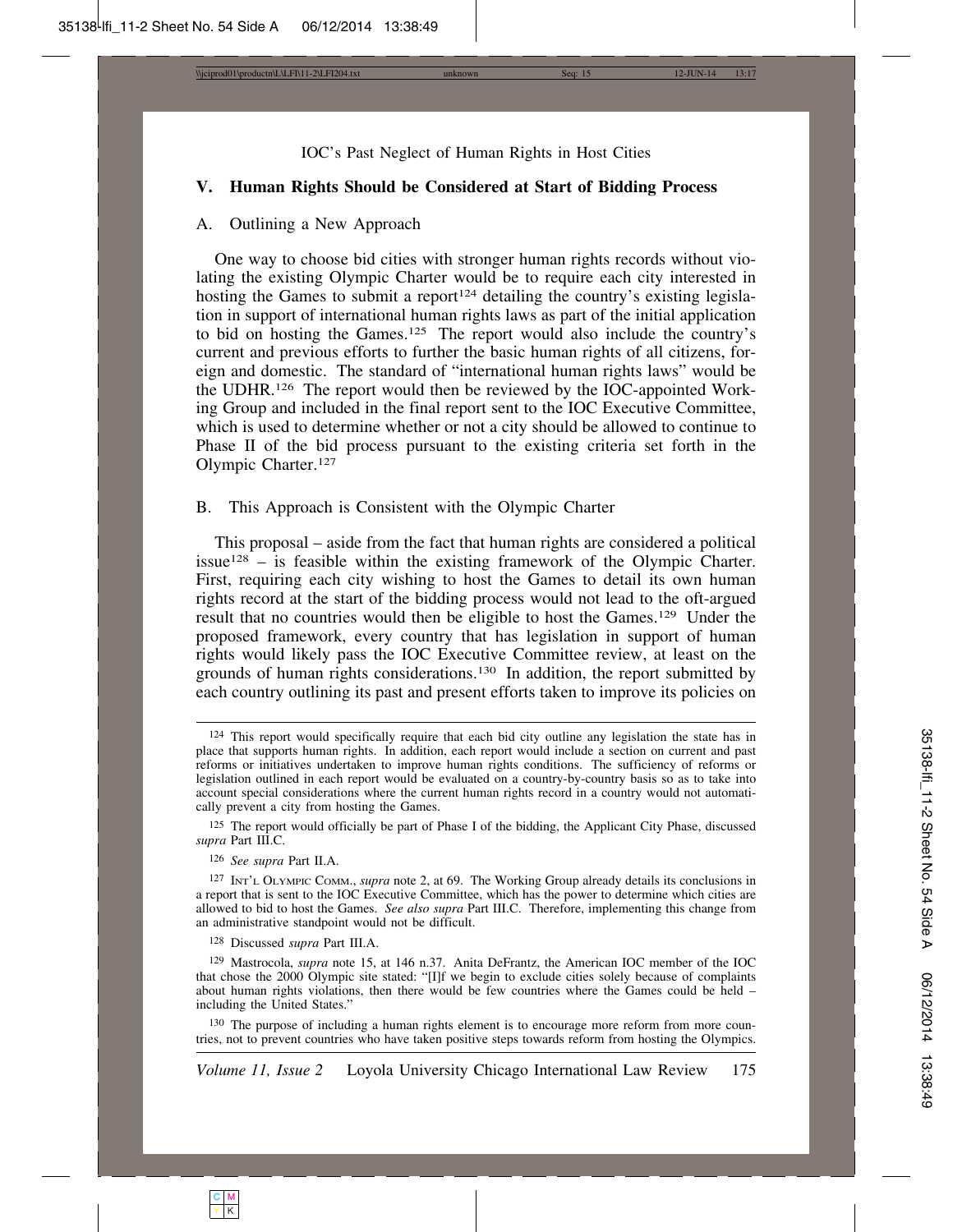\\jciprod01\productn\L\LFI\11-2\LFI204.txt unknown Seq: 16 12-JUN-14 13:17

#### IOC's Past Neglect of Human Rights in Host Cities

human rights would be binding on the bid city and its respective NOC.<sup>131</sup> Finally, requiring each city desiring to submit a bid to include a report on its human rights record is not without precedent.132 The IOC utilized similar investigatory measures when it evaluated whether South Africa should be allowed to attend the 1968 Olympics during the apartheid era.133 Specifically, the IOC commissioned an investigation of the changes that the South Africa NOC instituted between 1964 and 1968 to end segregation in sport.134 Therefore, requiring a report on human rights to be submitted at the start of the bidding process would not impose a substantial administrative burden on any potential bid city.

Instituting such a change is also not in violation of the Olympic Charter. The IOC's reluctance to make political decisions, discussed herein, is rooted in the Olympic Charter's requirement that there shall be no discrimination against any person or country on the basis of politics.135 First, the political use of international sports is a legitimate tool to further human rights.<sup>136</sup> Beyond that, imposing the same requirement on every country who wishes to submit a bid is not automatically discriminatory.137 More importantly, hosting the Olympics is a privilege, not a right.138 The additional bidding requirement would in no way impact a country's eligibility to participate in the Olympic Games;<sup>139</sup> it would only have an adverse impact on a country that is unable or unwilling to show that it has initiated some steps towards instituting human rights reform in order to satisfy the proposed human rights report.<sup>140</sup>

#### C. An Incentive for Greater Reform

 Not only is it within the IOC's existing rights to include a human rights element in the bidding process, but the potential impact of such a change could be immense. Under the current election process only one city hosts an Olympic

134 *See supra* Part III.B.

135 INT'L OLYMPIC COMM., *supra* note 2, at 12 ("Any form of discrimination with regard to a country or a person on grounds of race, religion, politics, gender or otherwise is incompatible with belonging to the Olympic Movement."); *see also supra* Part III.

136 Mastrocola, *supra* note 15, at 158. This is true so long as the IOC, or any other NGO, complies with United Nations mandates and international human rights law.

137 Discrimination is defined as "the practice of unfairly treating a person or group of people differently from other people or groups of people." *Discrimination Definition*, MERRIAM-WEBSTER, http:// www.merriam-webster.com/dictionary/discrimination (last visited Jan. 13, 2014). Imposing a human rights requirement in the bid process would likely favor one class of entities over another class of entities, but the level of support for human rights that would need to be shown would be assessed on a countryby-country basis, thus minimizing any perceived biases.

138 INT'L OLYMPIC COMM., *supra* note 2, at 67. The Olympic Charter characterizes the opportunity to host the Games as an "honour and responsibility."

139 *Id.* at 77. Rule 40 of the Olympic Charter governs eligibility to participate in the Olympic Games. 140 *See supra* note 124, discussing what the report entails.

<sup>131</sup> *See generally* INT'L OLYMPIC COMM., *supra* note 2, at 68. This is consistent with the Olympic Charter, which provides that all statements and actions made during the bid process are legally binding.

<sup>132</sup> The entire bidding process, which imposes a significant – and justifiable – burden on bid cities, including a detailed Candidate Questionnaire, site visits, a presentation, and finally a question-and-answer period, is itself an exploratory mission.

<sup>133</sup> *See supra* Part III.B.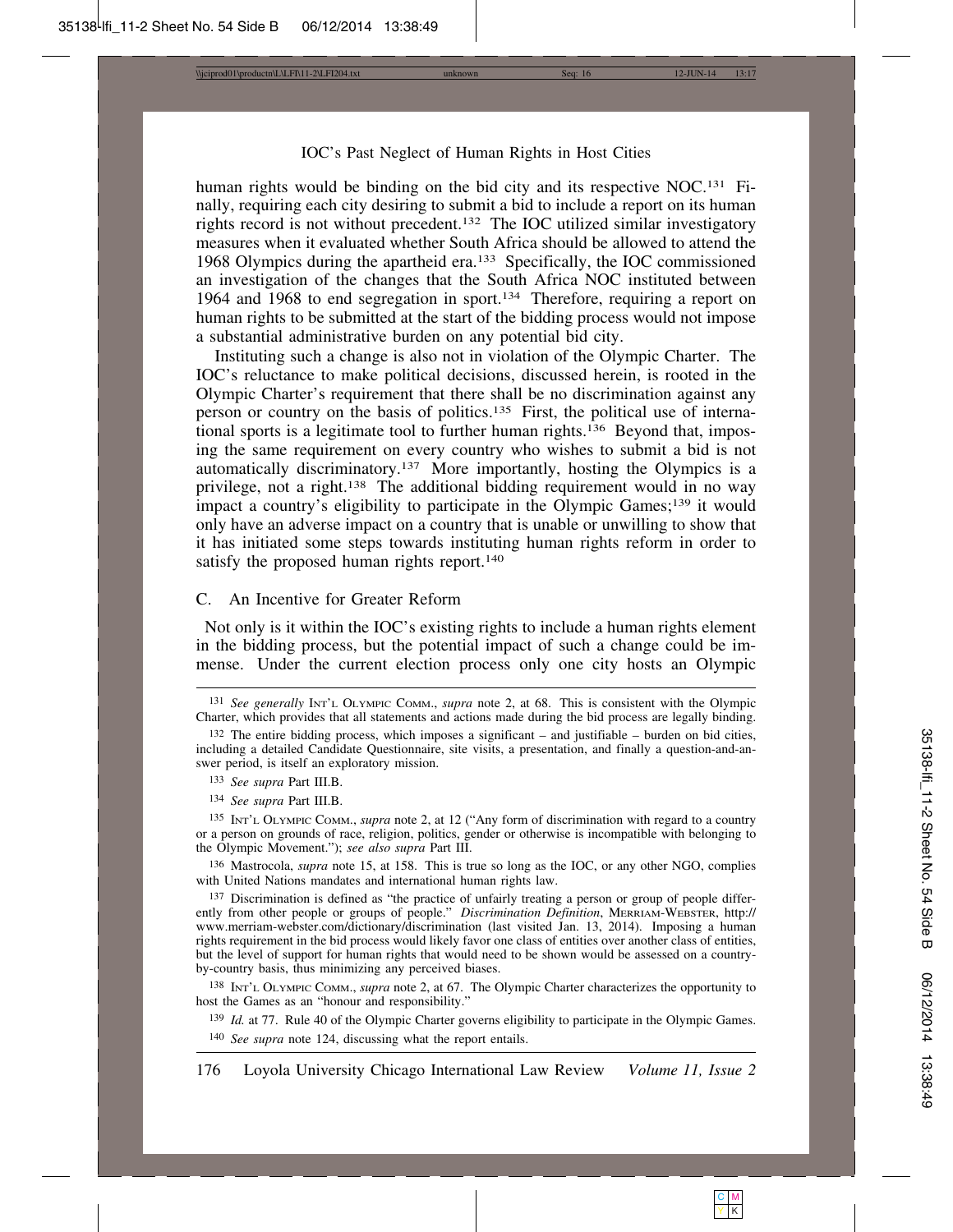\\jciprod01\productn\L\LFI\11-2\LFI204.txt unknown Seq: 17 12-JUN-14 13:17

#### IOC's Past Neglect of Human Rights in Host Cities

Games every two years.<sup>141</sup> Therefore, while the Olympics can expedite human rights reform in the host country, such reform is limited exclusively to host countries.142 The remaining NOCs that wish to host the Games have no such incentive143 to undergo similar reforms as the host country. In addition, there are no existing requirements for the host country to continue its hopefully improved compliance with international human rights laws after the Olympics are over.

If human rights were made a part of the initial bid process, countries with existing human rights issues that might not meet the requirements necessary to bid to host the Olympics will be incentivized to enact greater reforms at a more rapid pace than they otherwise would.<sup>144</sup> These incentives are rooted in the tremendous benefits hosting the Olympics provides to the host city and country, including economic development and modernization.<sup>145</sup> In addition, although it is impossible to truly quantify, one of the most notable benefits that comes with hosting the Olympics is the global spotlight placed on the host country, which allows the host country to present a new public image to the international community and highlight the strongest aspects of the nation's people, culture, industry, and tourism.146 Ultimately, the benefits associated with hosting the Olympic Games is why twenty-four cities have sought to host the Olympics in the four most recent host city elections.<sup>147</sup> Moreover, this proposal could conceivably have improved the human rights conditions in the twenty countries that did not earn a bid between 2005 and 2011,<sup>148</sup> instead of just in the four countries that did.

The role of sport across the world also suggests that a country would not be dissuaded from bidding on the Games.149 In addition to their importance in many countries in terms of the national prestige associated with it, sports are

144 Blumert, *supra* note 6, at 157. Indeed, cities interested in bidding on the Games are encouraged to adopt regulations mandated in the Olympic Charter to improve their chances of securing the winning bid.

146 *Id.* at 156; *see also* Liu, *supra* note 64, at 224.

148 *Id.* The host city for the 2012 Summer Games was awarded in 2005, while the host city for the 2018 Winter Olympics was awarded in 2011.

149 The Olympic Games are the premier international sporting event that is known for creating national heroes. Liu, *supra* note 64, at 223. For example, sport played a role in helping to end apartheid in South Africa. Blumert, *supra* note 6, at 156 n.20.

C M Y | K

<sup>141</sup> *See supra* Parts III.C., IV.

<sup>142</sup> *See generally* Liu, *supra* note 64. The most recent example of expedited reform occurred in Beijing, discussed *supra*, which was awarded the 2008 Summer Games in 2001. Although Beijing's human rights abuses were well-documented leading up to the Olympics, there is a school of thought that the reform that did occur in China during that time likely would not have happened if Beijing wasn't named the host city.

<sup>143</sup> Incentive here refers only to the incentive created by the chance to host the Olympics. Each country may have other incentives to institute human rights changes that extend beyond sport.

<sup>145</sup> Blumert, *supra* note 6, at 154-55.

<sup>147</sup> *Bidding for the Games*, OLYMPIC MOVEMENT, http://www.olympic.org/content/the-ioc/biddingfor-the-games/past-bid-processes/ (last visited Jan. 13, 2014). Based on applications submitted: nine cities bid to host the 2012 Summer Games; seven cities bid to host the 2014 Winter Games; seven cities bid to host the 2016 Summer games; and three cities bid to host the 2018 Winter Games. Note that Rio de Janeiro bid on both the 2012 and 2016 Summer Olympics, while PyeongChang bid on both the 2014 and 2018 Winter Olympics.